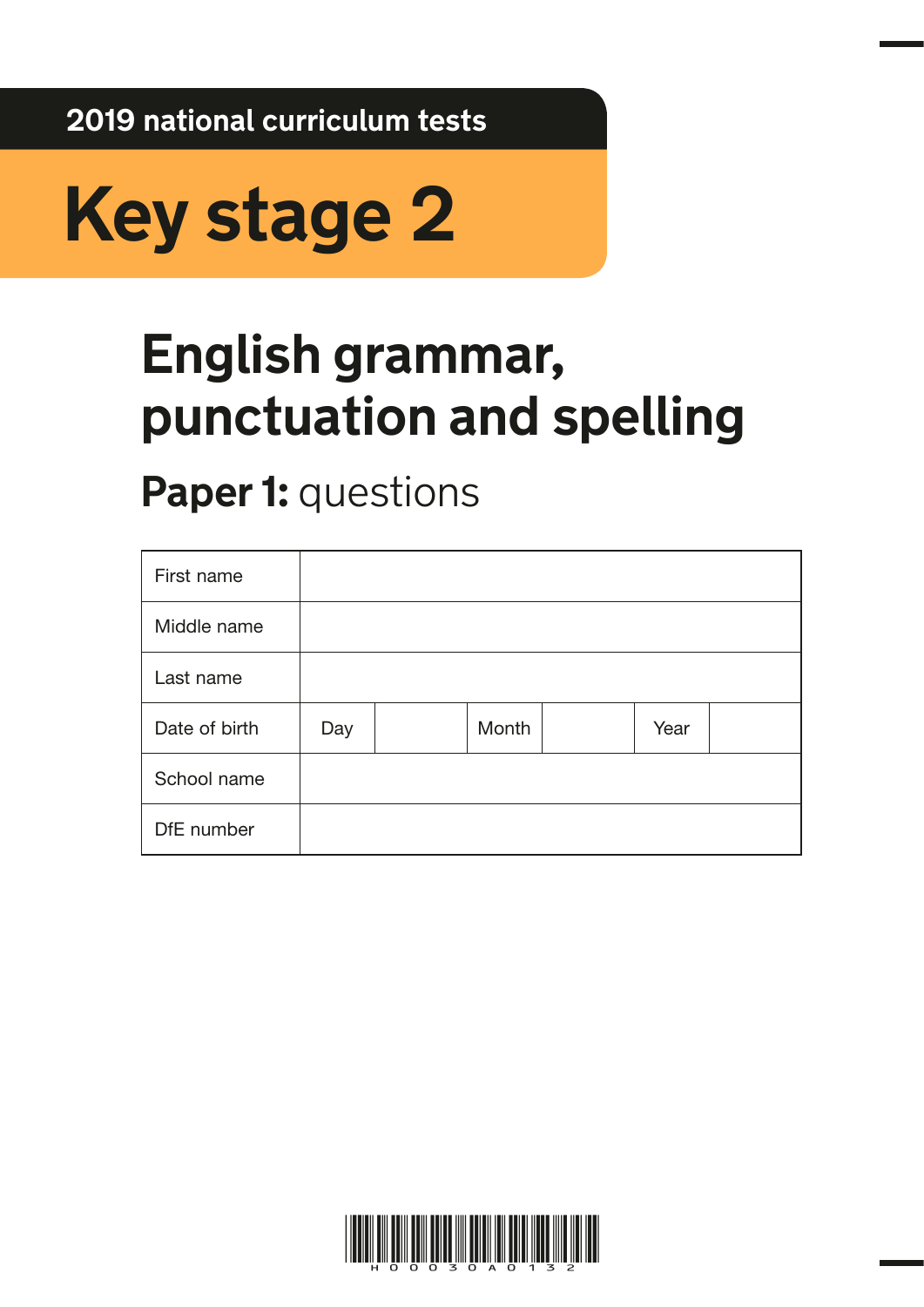## **[BLANK PAGE]**

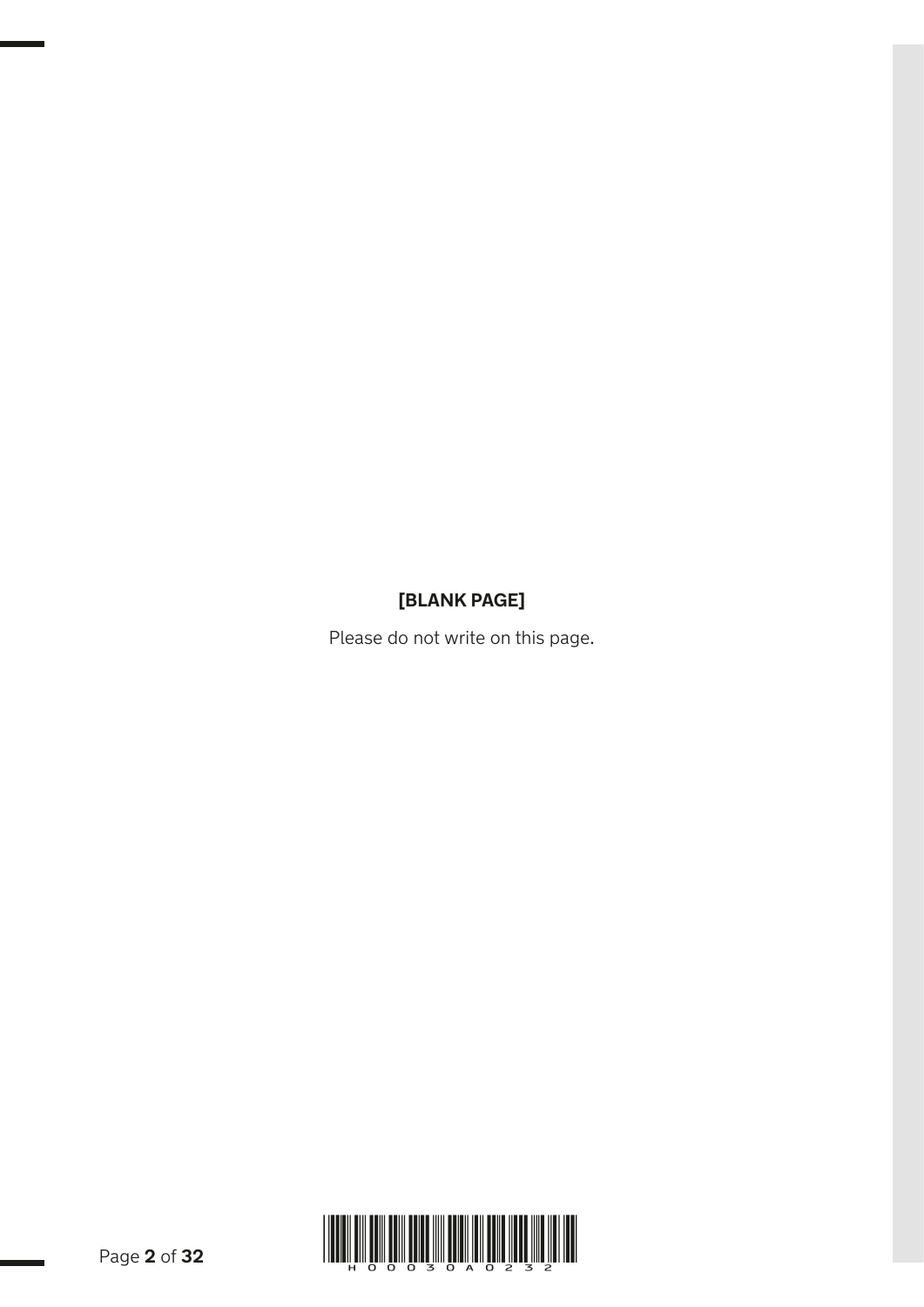## **Instructions**

## Questions and answers

There are different types of question for you to answer in different ways. The space for your answer shows you what type of answer is needed. Write your answer in the space provided. Do not write over any barcodes.

## Multiple-choice answers

For some questions, you do not need to do any writing. Read the instructions carefully so that you know how to answer each question.

## Short answers

Some questions are followed by a line or a box. This shows that you need to write a word, a few words or a sentence.

## **Marks**

The number under each line at the side of the page tells you the number of marks available for each question.

You should work through the booklet until you are asked to stop.

Work as quickly and as carefully as you can. If you finish before the end, go back and check your work.

You have 45 minutes to answer the questions in this booklet.

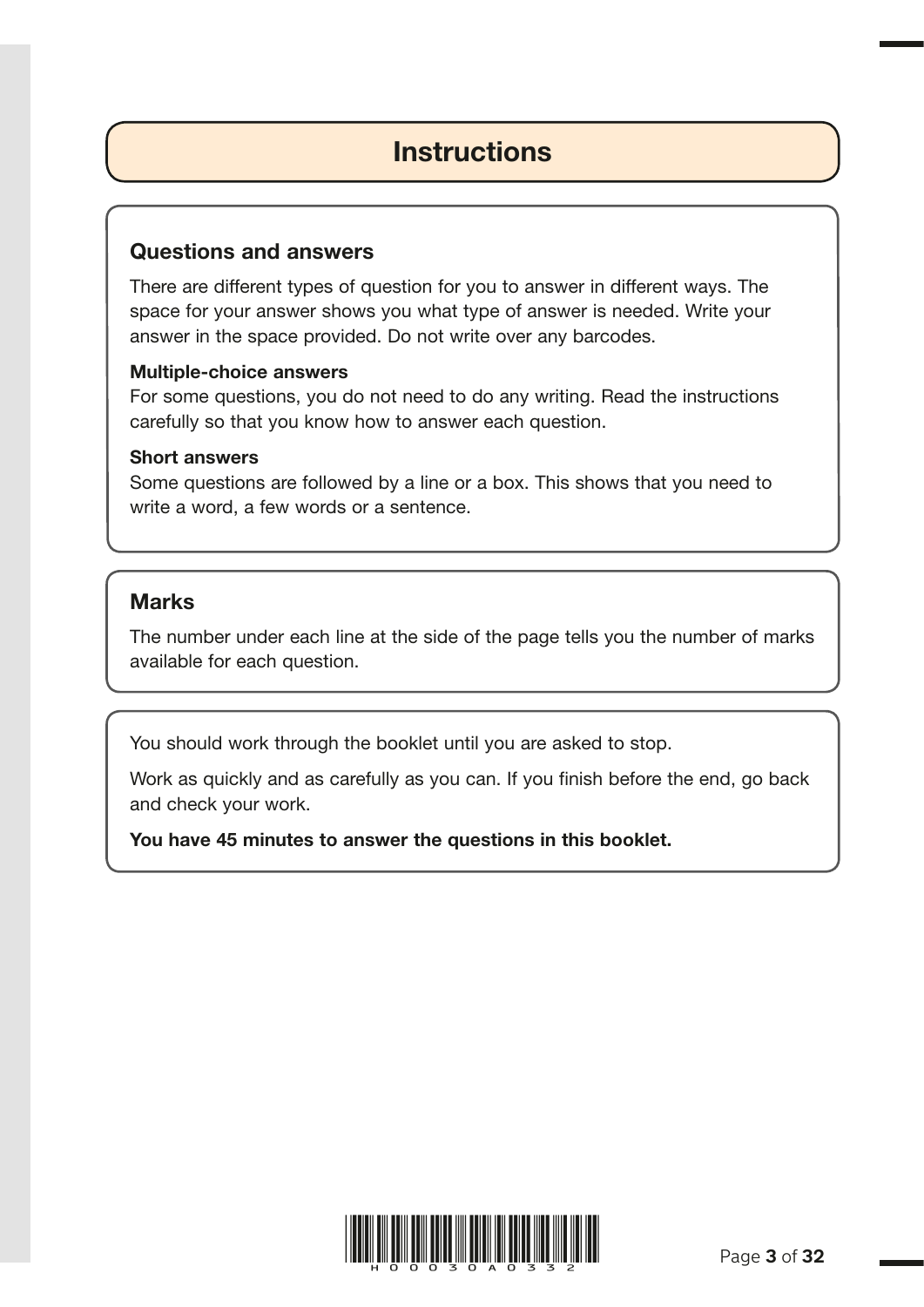Tick the sentence that must end with a question mark. Tick one. The teacher asked them what they were doing I wonder what time the next train arrives Did she play tennis on your team last year He asked if he could use my pen 1 mark

1

2 Draw a line to match each word to the correct suffix. Use each suffix only once.



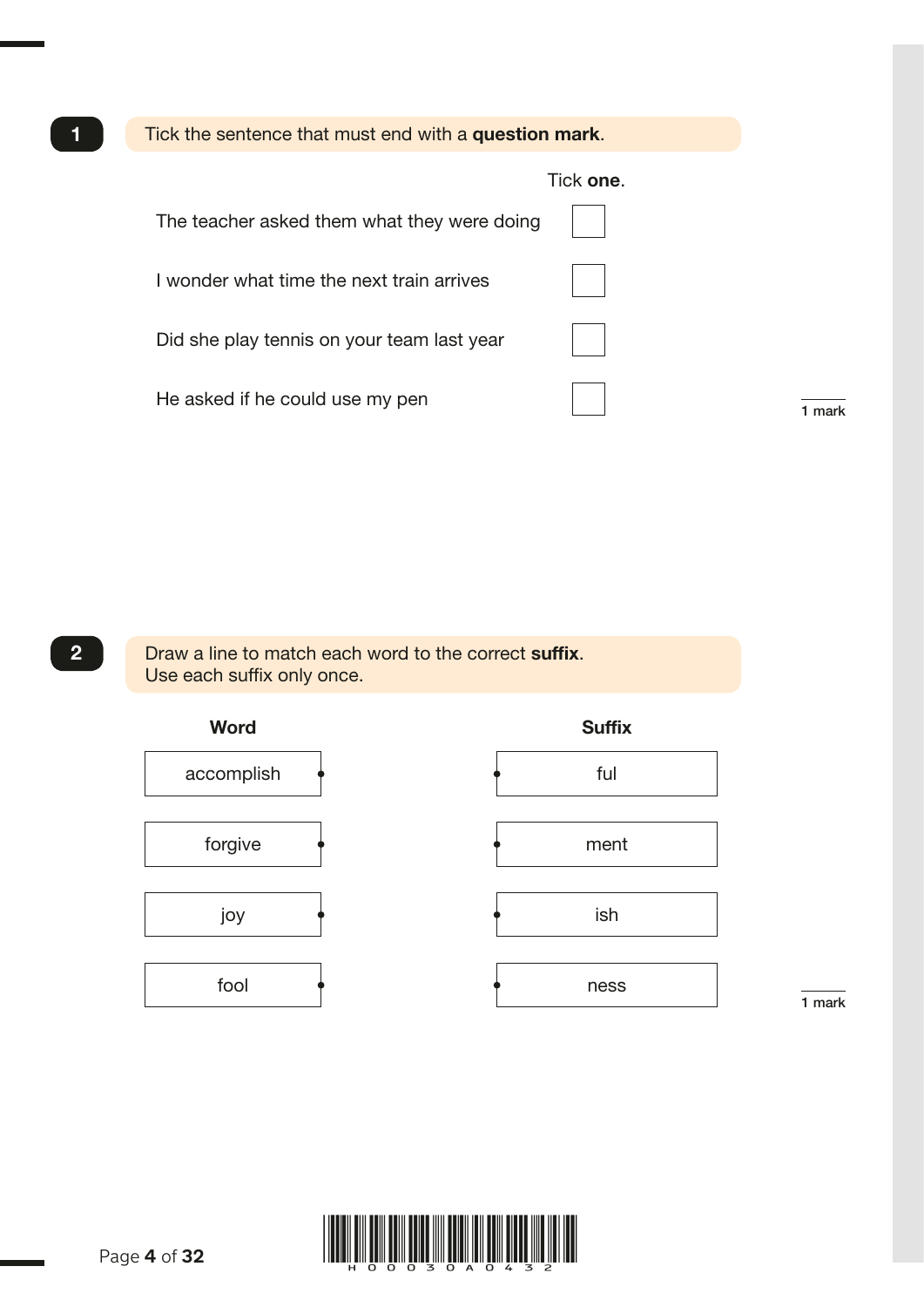## Tick one box in each row to show whether the sentence is a question or a command.

| <b>Sentence</b>                                     | <b>Question</b> | <b>Command</b> |
|-----------------------------------------------------|-----------------|----------------|
| Do your stretches before you exercise               |                 |                |
| Do you prefer tennis or cricket                     |                 |                |
| Do the boys always go running in<br>the morning     |                 |                |
| Do take some water with you<br>to football practice |                 |                |

1 mark

G004412 – 4 October 2018 10:29 AM – Version 4

3

**4** Insert one **comma** in the correct place in the sentence below.

Every night Dad and my brother take the dog for a walk.  $\frac{1}{1 \text{ mark}}$ 

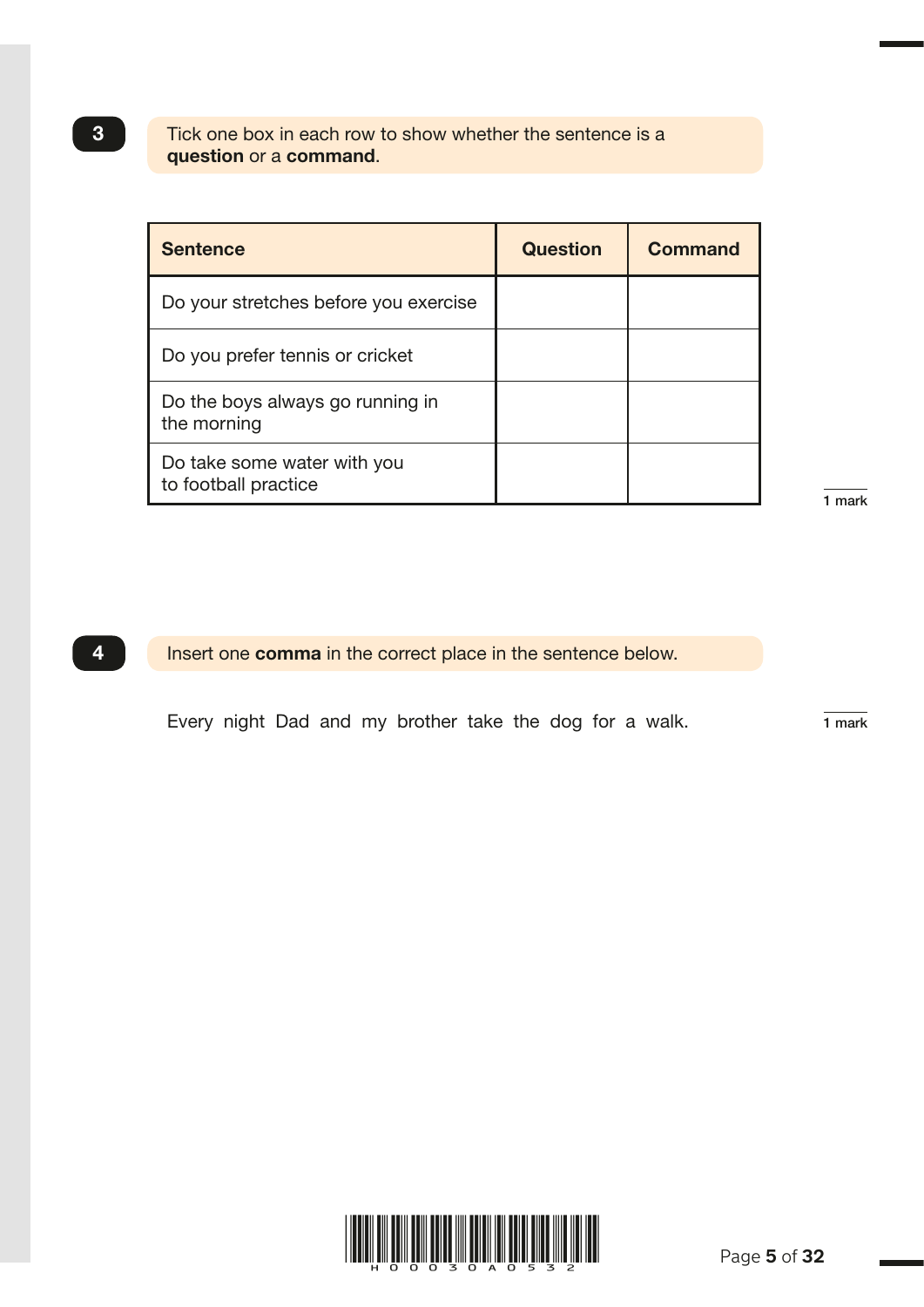





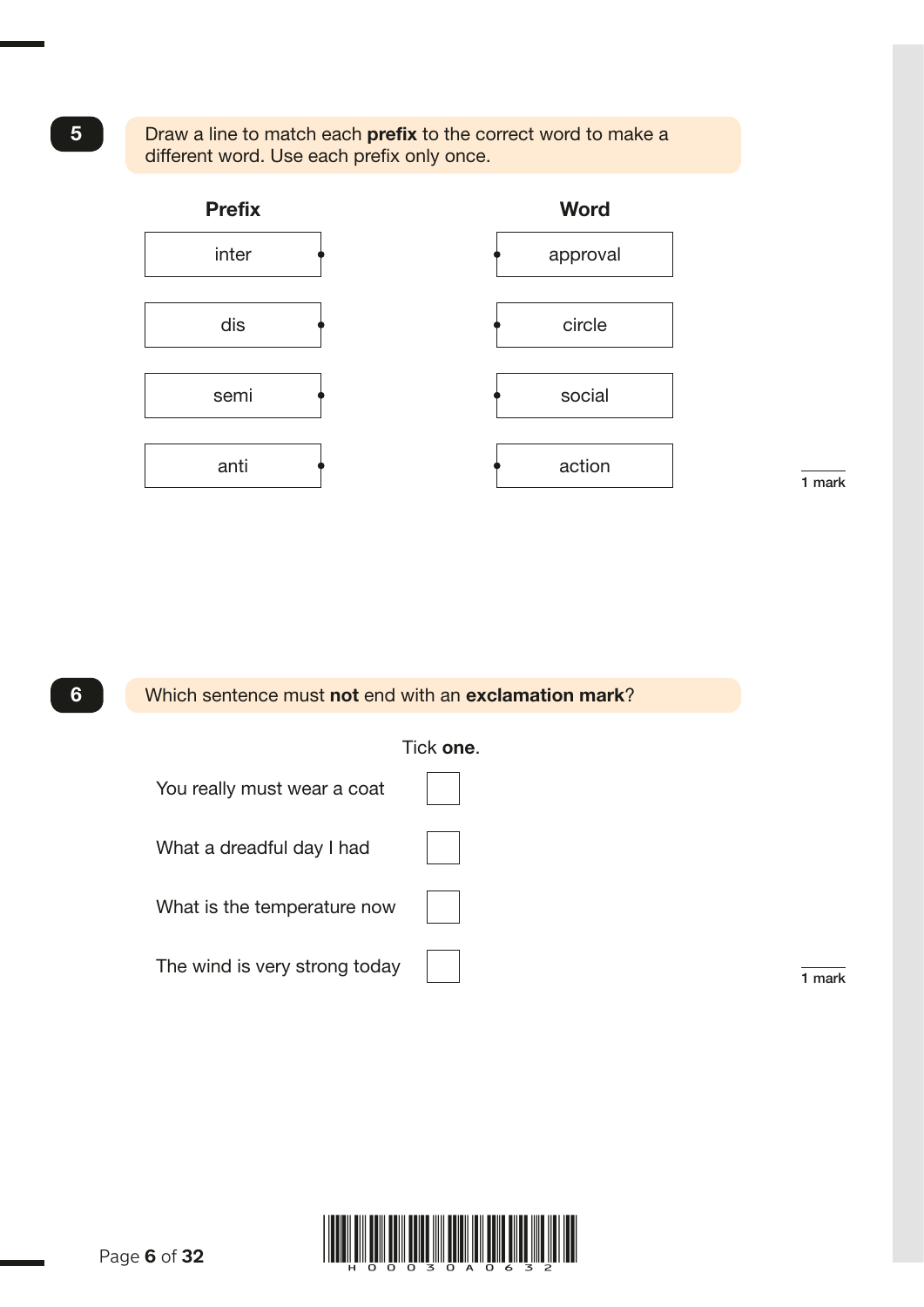## **7** Circle the correct word in each box to complete the sentences in Standard English.



8 Insert a relative pronoun to complete the sentence below.

Everyone loved the music  $\frac{1}{1}$  mark



G005463 – 4 October 2018 11:07 AM – Version 1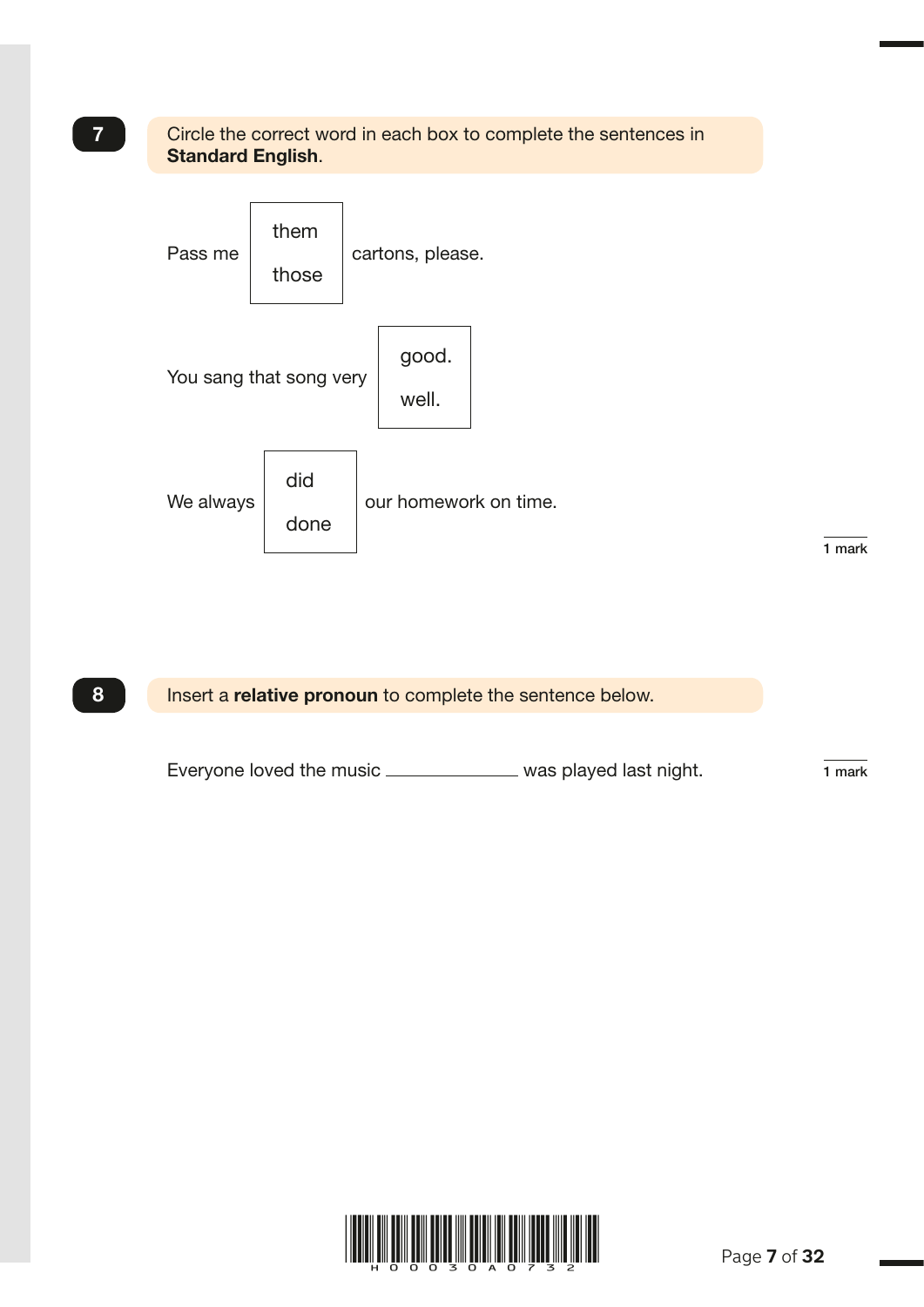| 9 | In which sentence is lock a verb?                  |           |
|---|----------------------------------------------------|-----------|
|   | Aisha closed the box and fastened the lock.        | Tick one. |
|   | Make sure you lock the gate before you leave.      |           |
|   | I think I need to buy a new bike <u>lock</u> .     |           |
|   | The lock can only be opened with this special key. |           |

## 10 Insert a semi-colon in the correct place in the sentence below.

 Frank would like to go to Cornwall next summer he might also visit France in the spring.  $\frac{1}{1 \text{ mark}}$ 

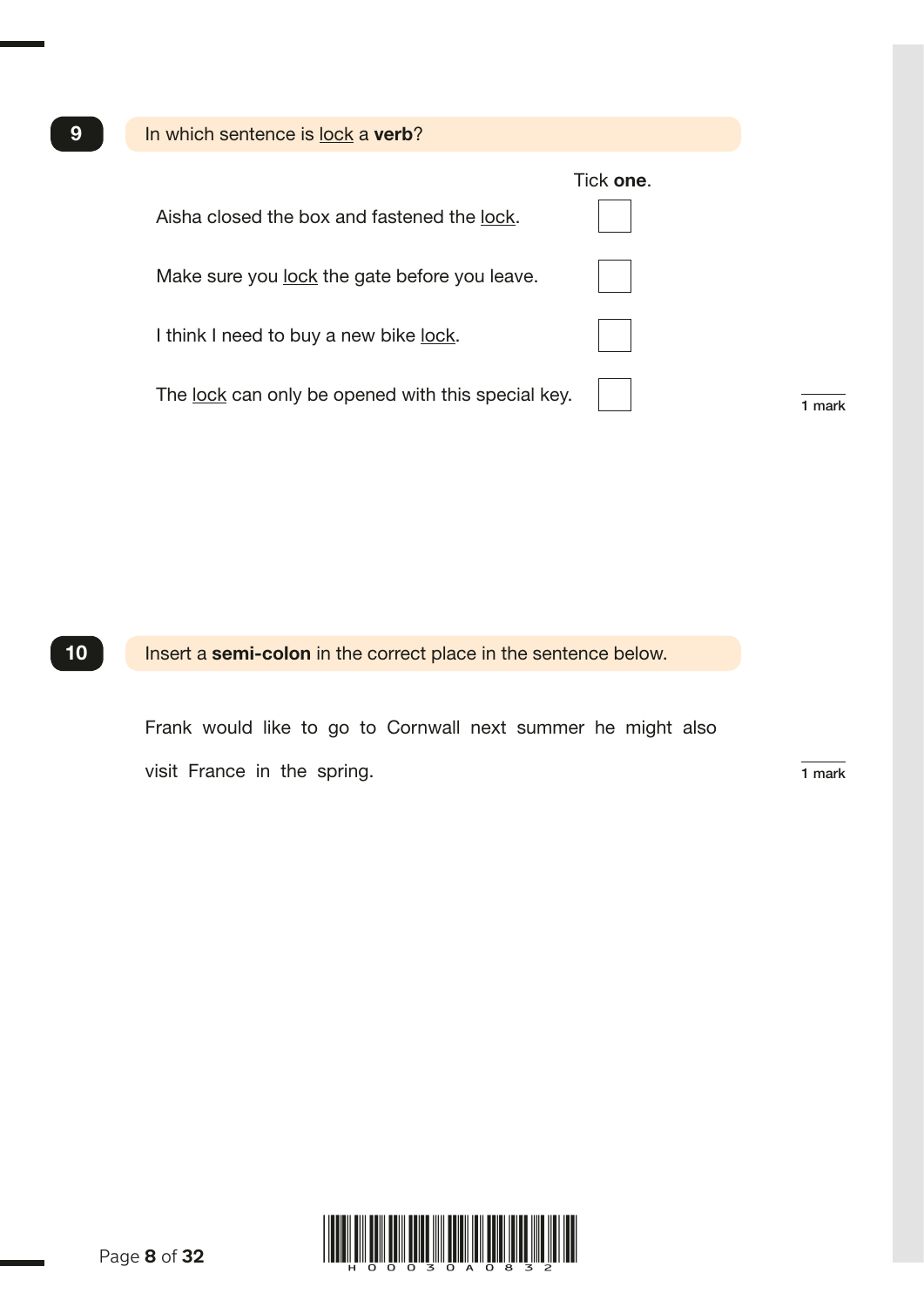## 11 Insert a pair of brackets in the correct place in the sentence below.

Using public transport such as buses and trains can reduce pollution.  $\frac{1}{1 \text{ mark}}$ 

G002490 – 4 October 2018 10:23 AM – Version 1

12 What does the prefix multi- mean in the words multicultural, multipurpose and multicoloured?



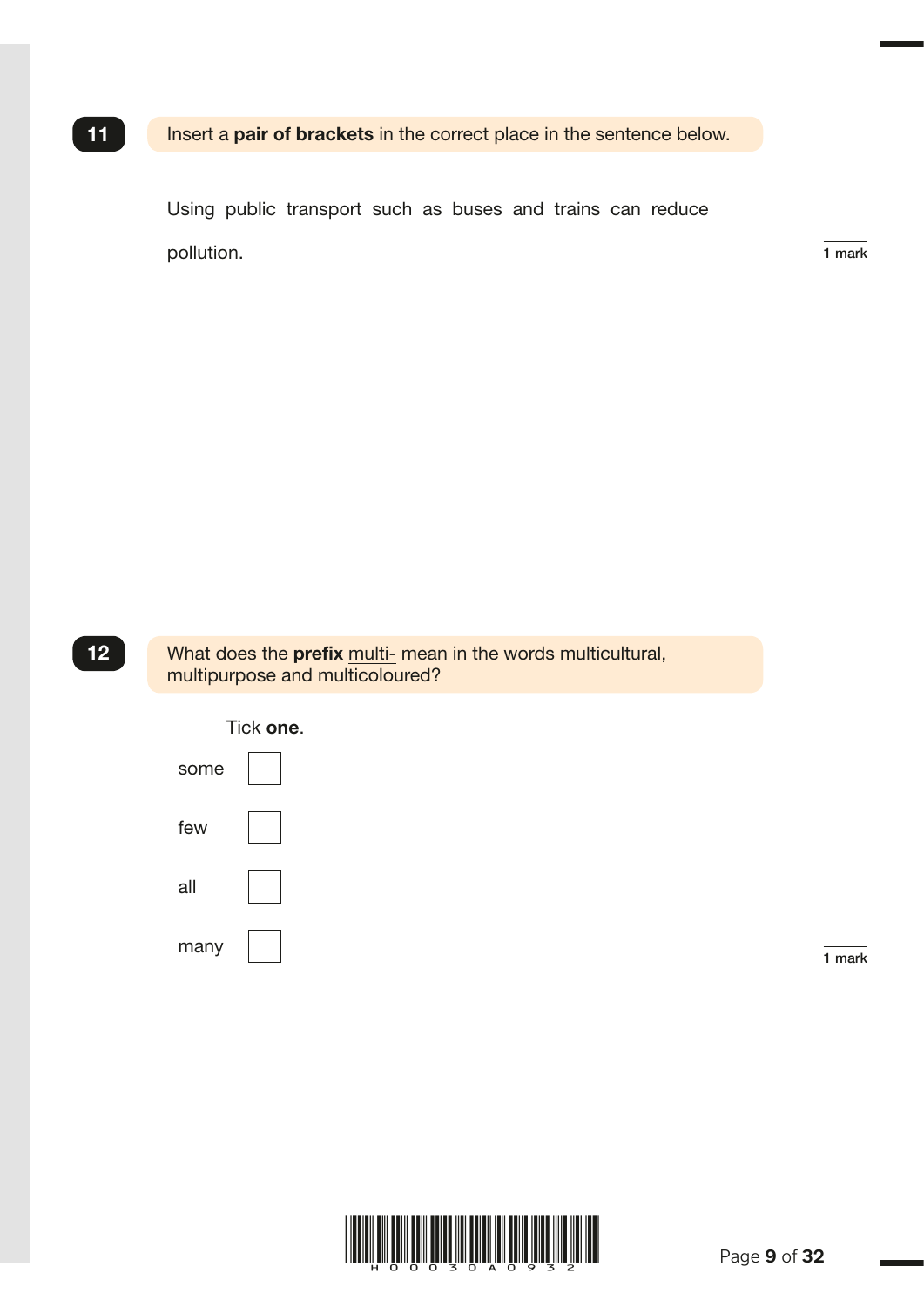## Tick one.

| I will be running – a half marathon 13 miles next week!   |  |
|-----------------------------------------------------------|--|
| I will be – running a half marathon – 13 miles next week! |  |
| I will be running a half marathon 13 – miles – next week! |  |
| I will be running a half marathon - 13 miles - next week! |  |

## 14 Which word is an antonym of difficult?

The problem was difficult to solve.



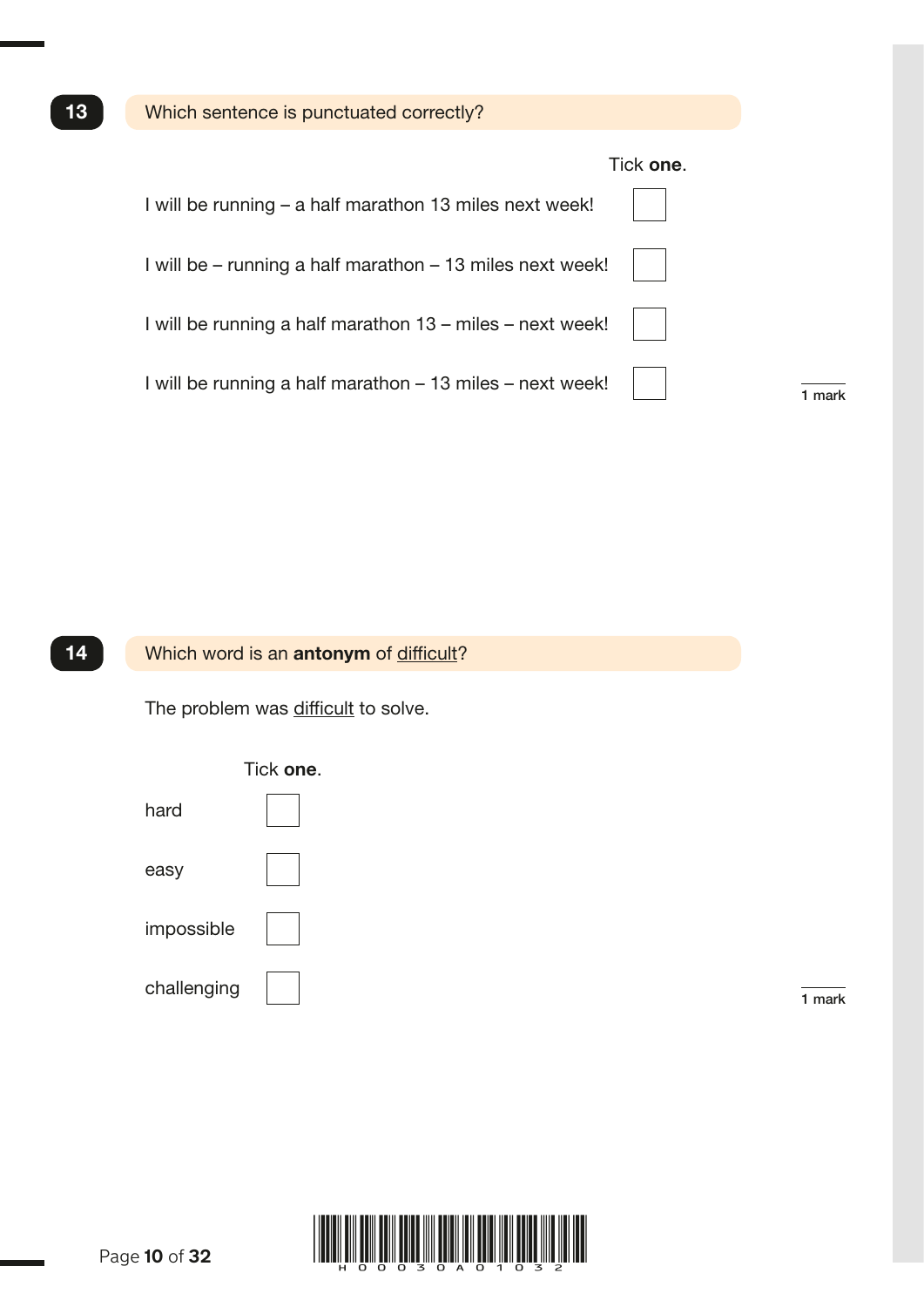



The class teacher praised the well behaved and helpful group of





1 mark

G005958 – 11 October 2018 3:30 PM – Version 1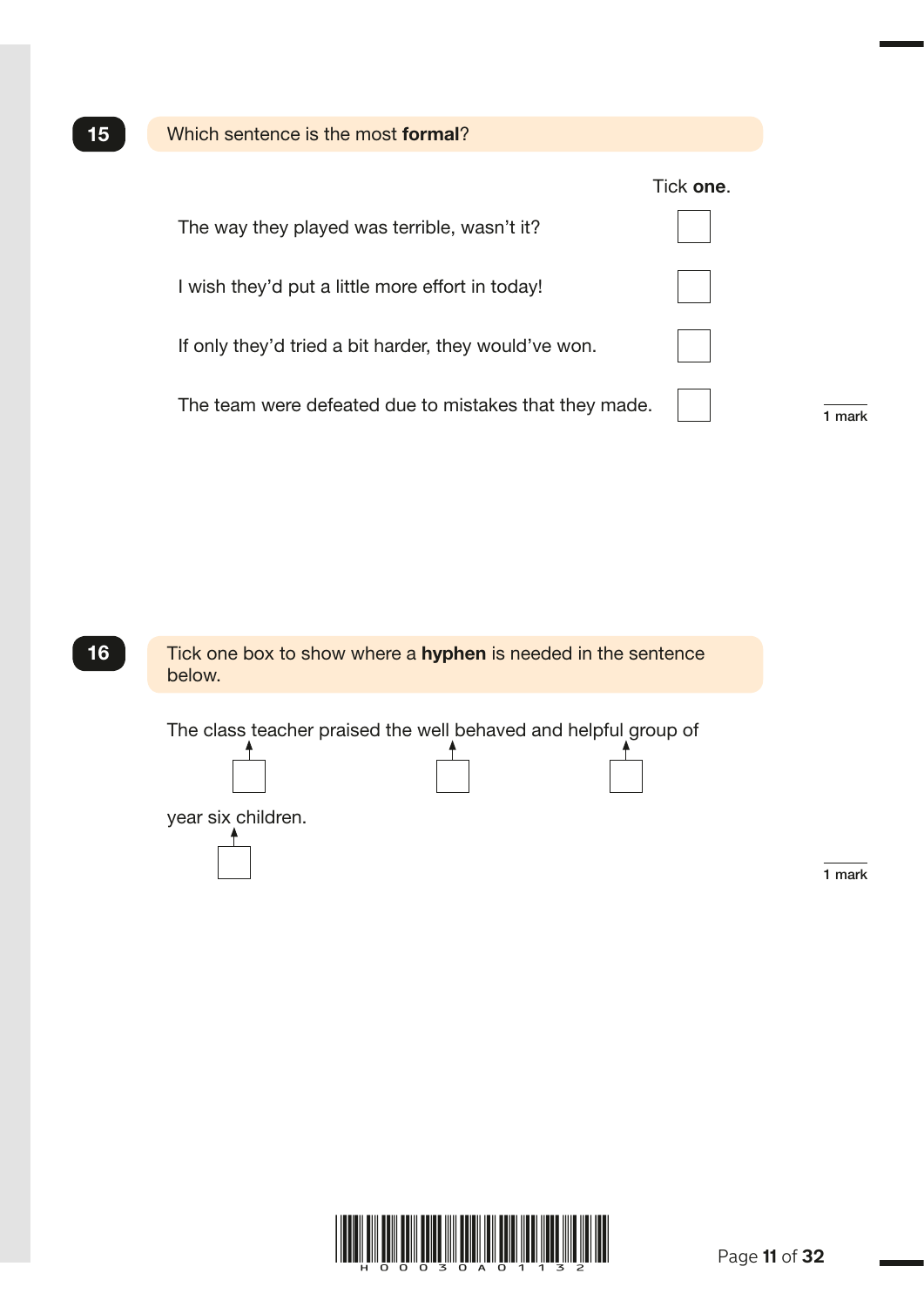### 17 What word class is him in the sentence below?

Josef's friends rushed to meet him, desperate to see if he had won.



1 mark

18 Circle two words in the passage below that are synonyms of each other.

> Having queued for over an hour, Sanjit found that his tolerance was being severely tested. Most of the other children had lost patience and gone elsewhere. The state of the state of the state of the state of the state of the state of the state of the state of the state of the state of the state of the state of the state of the state of the state o

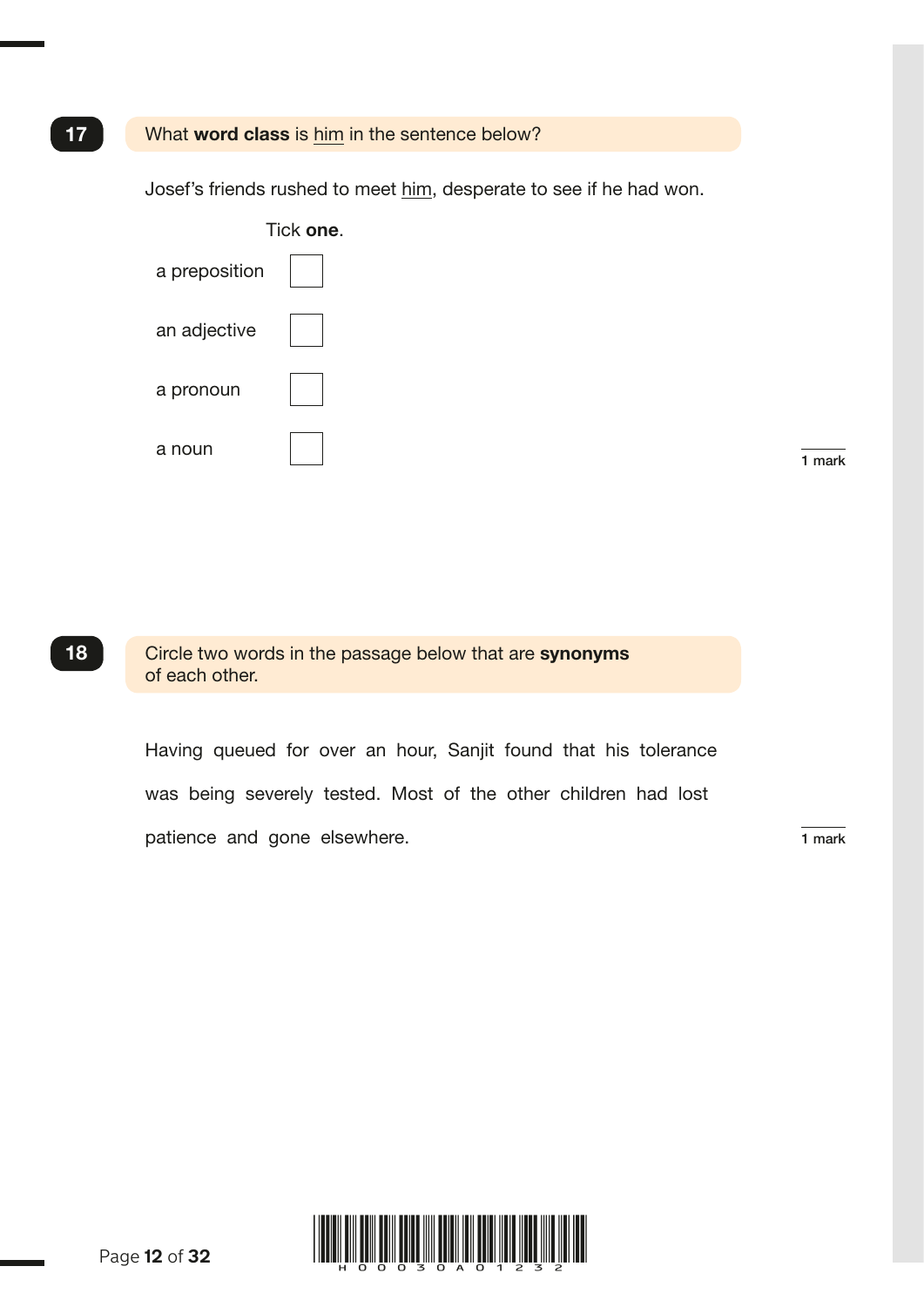19 What kind of clause is underlined in the sentence below?

If they could afford to, the ancient Romans ate well.

1 mark

G004646 – 4 October 2018 10:47 AM – Version 3

20 **Insert a dash in the correct place in the sentence below.** 

 It was a very exciting lesson we learnt how parachutes work and designed one of our own. The mark

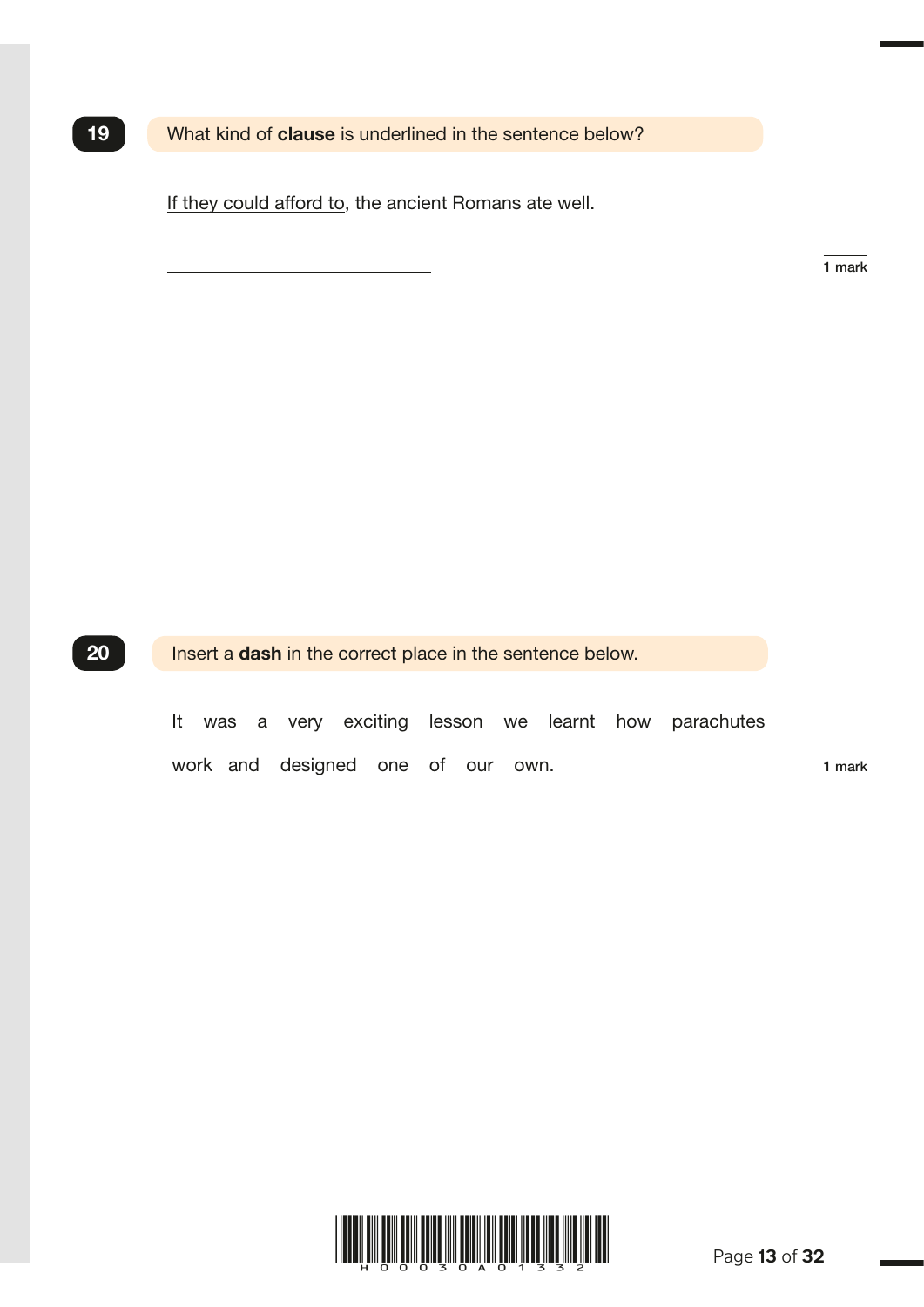### 21 What is the word class of the underlined word?

Our school is bigger than theirs.

|                             | Tick one. |        |
|-----------------------------|-----------|--------|
| a co-ordinating conjunction |           |        |
| a subordinating conjunction |           |        |
| a possessive pronoun        |           |        |
| a relative pronoun          |           | 1 mark |

22 **Insert a colon** in the correct place in the sentence below.

 Joshua had mastered two new skateboarding skills he could do a perfect aerial jump and execute a complete 180 degree turn.  $\frac{1}{1 \text{ mark}}$ 



Page **14** of **32**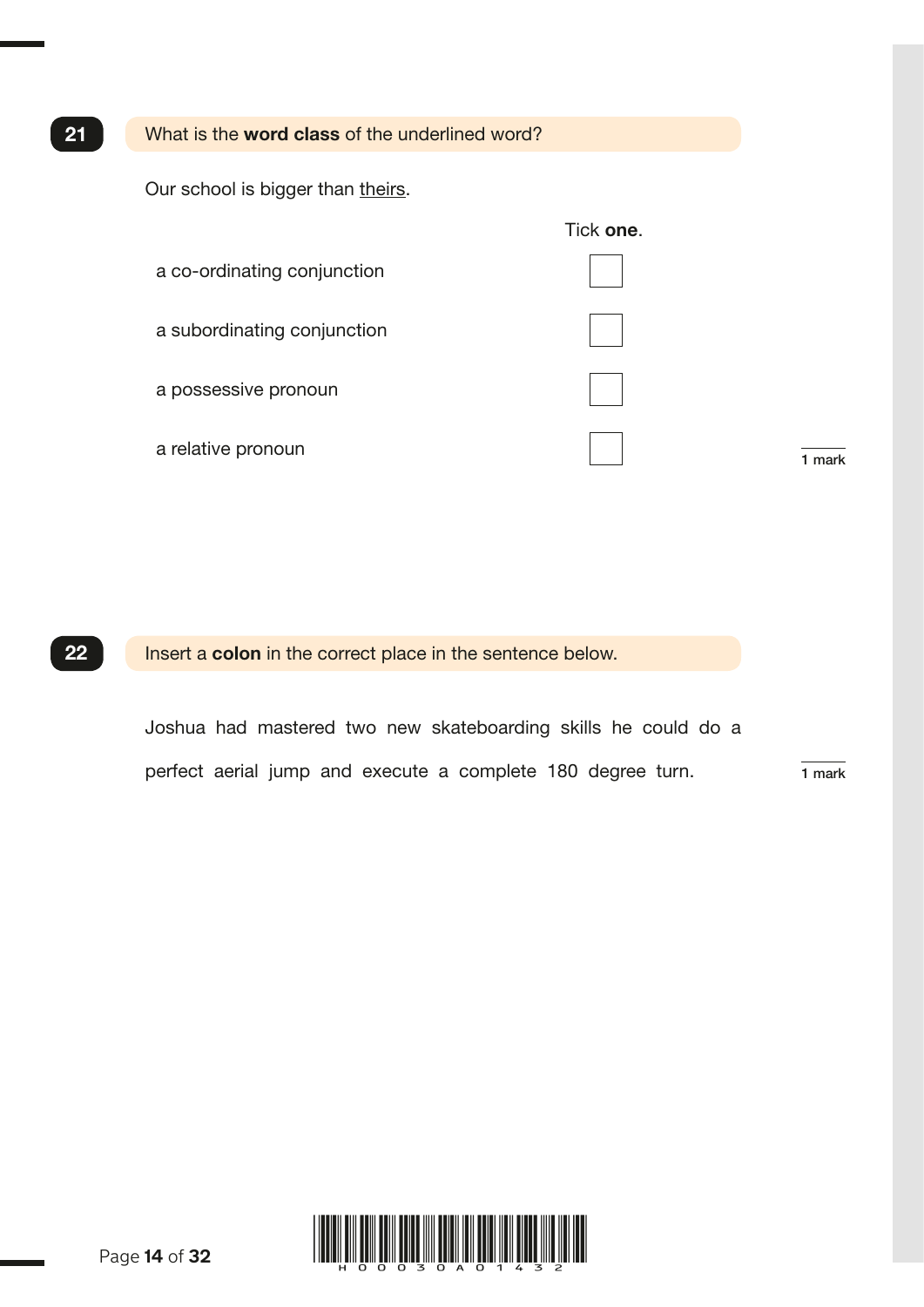## 23 Add three commas in the correct places in the sentence below.

 She wore a dark red skirt a woollen jumper a scarf with matching hat thick socks and black boots.  $\frac{1}{1}$  mark

G005556 – 4 October 2018 11:11 AM – Version 2

## 24 Which sentence uses tense correctly? Tick one. We sat and ate our lunch once we had found a sunny picnic spot. Once we find a sunny picnic spot, we sat and ate our lunch. Once we had found a sunny picnic spot, we sit and eat our lunch. We sat and eat our lunch once we had found a sunny picnic spot. 1 mark

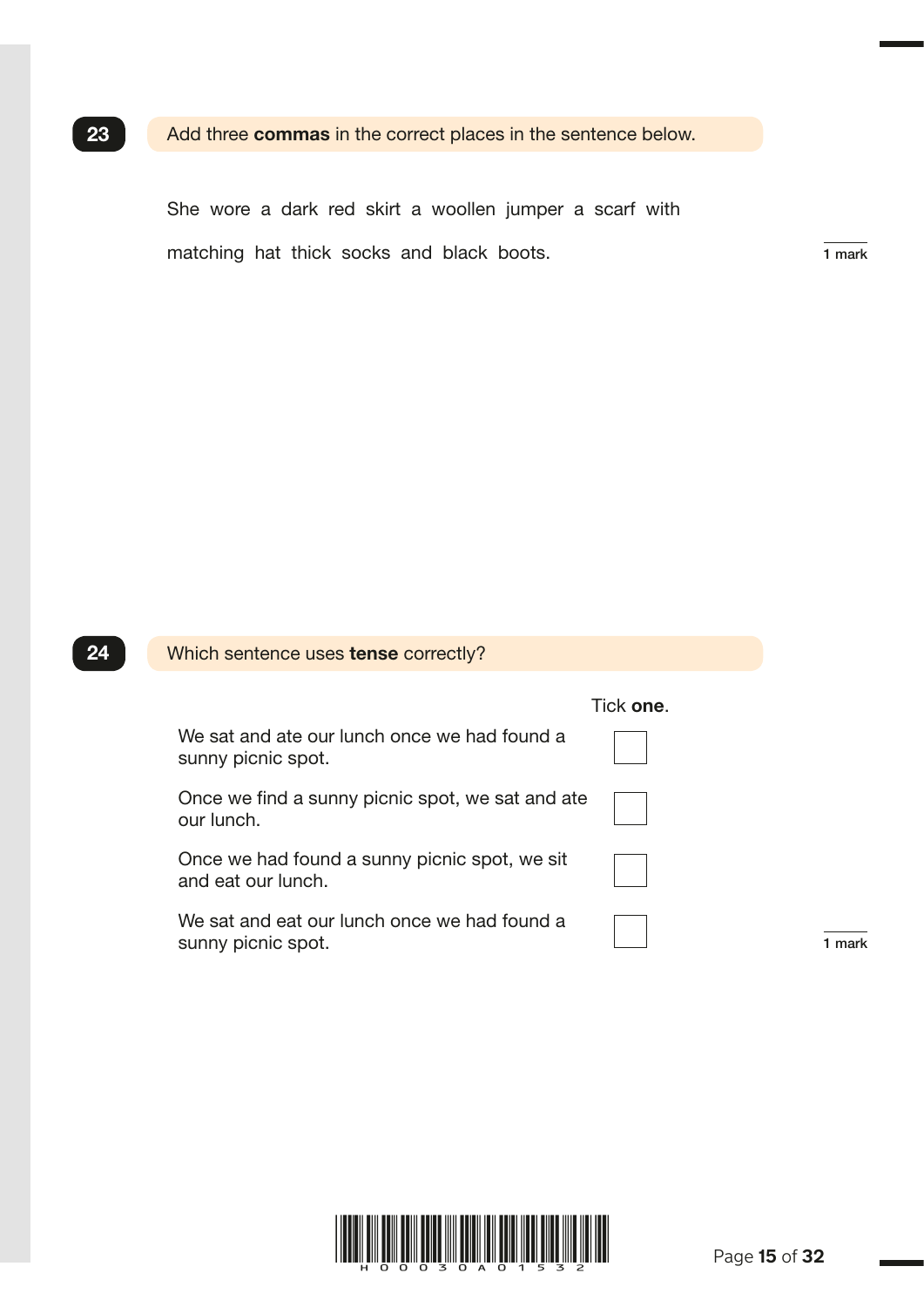25 Underline the sentence that is the most formal in the passage below.

> Hope you can make it to my birthday party next week! It's going to be great! The venue is yet to be confirmed. I'm still checking out a couple of places. The state of places of places of places  $\frac{1}{1}$  mark

26 Circle the word that shows that the sentence below is a command.

To see pictures of the rugby match, click here. 1 mark



Page **16** of **32**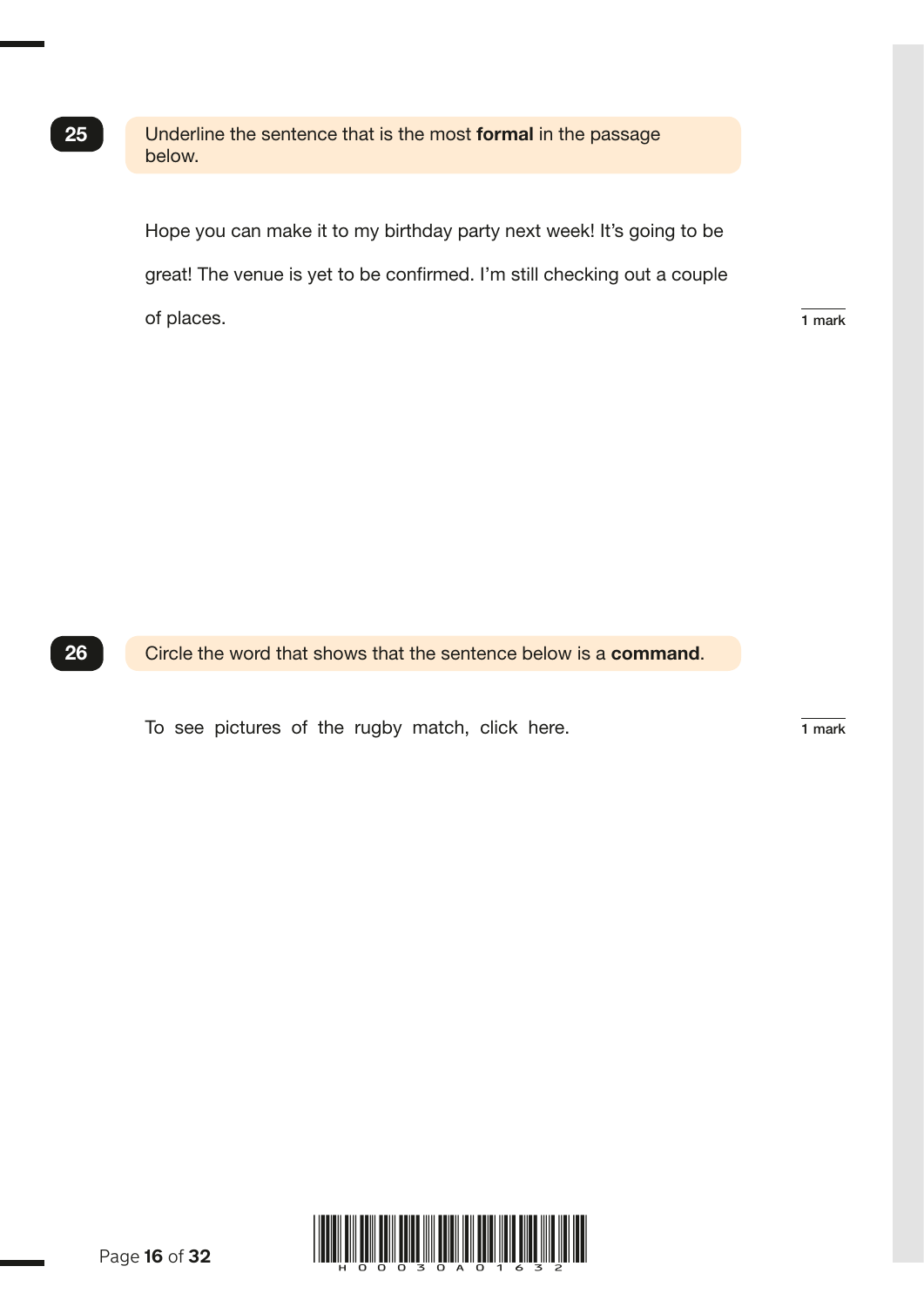| 27 | Label each box with subject (S) or object (O).             |        |
|----|------------------------------------------------------------|--------|
|    | Sam baked cakes for charity and he sold them at breaktime. | 1 mark |
|    |                                                            |        |
|    |                                                            |        |
| 28 | Rewrite the underlined verbs in the simple past.           |        |
|    | The sky begins to look darker as the storm approaches.     | 1 mark |
|    |                                                            |        |
|    |                                                            |        |



G005368 – 4 October 2018 11:00 AM – Version 1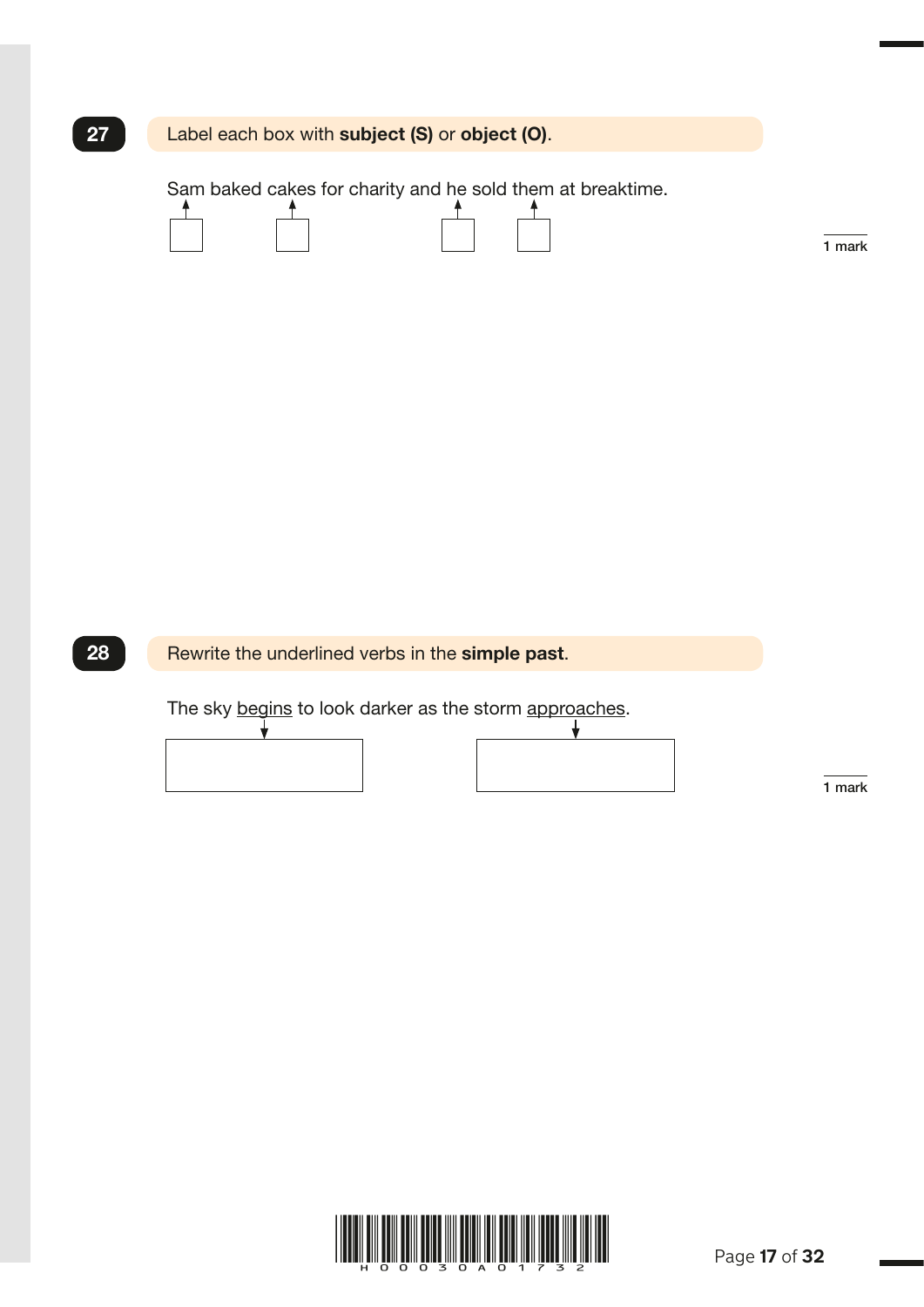29 Which sentence is closest in meaning to the one below?

My dad has had this bike for two years.

|                                              | Tick one. |        |
|----------------------------------------------|-----------|--------|
| My dad no longer has this bike.              |           |        |
| My dad is having this bike for his birthday. |           |        |
| My dad has this bike now.                    |           |        |
| My dad will have a bike in two years' time.  |           | 1 mark |

## 30 Circle the three adjectives in the sentence below.

 He made his way up the cobbled street, striding like the bold and determined man he was.  $\frac{1}{1}$  mark

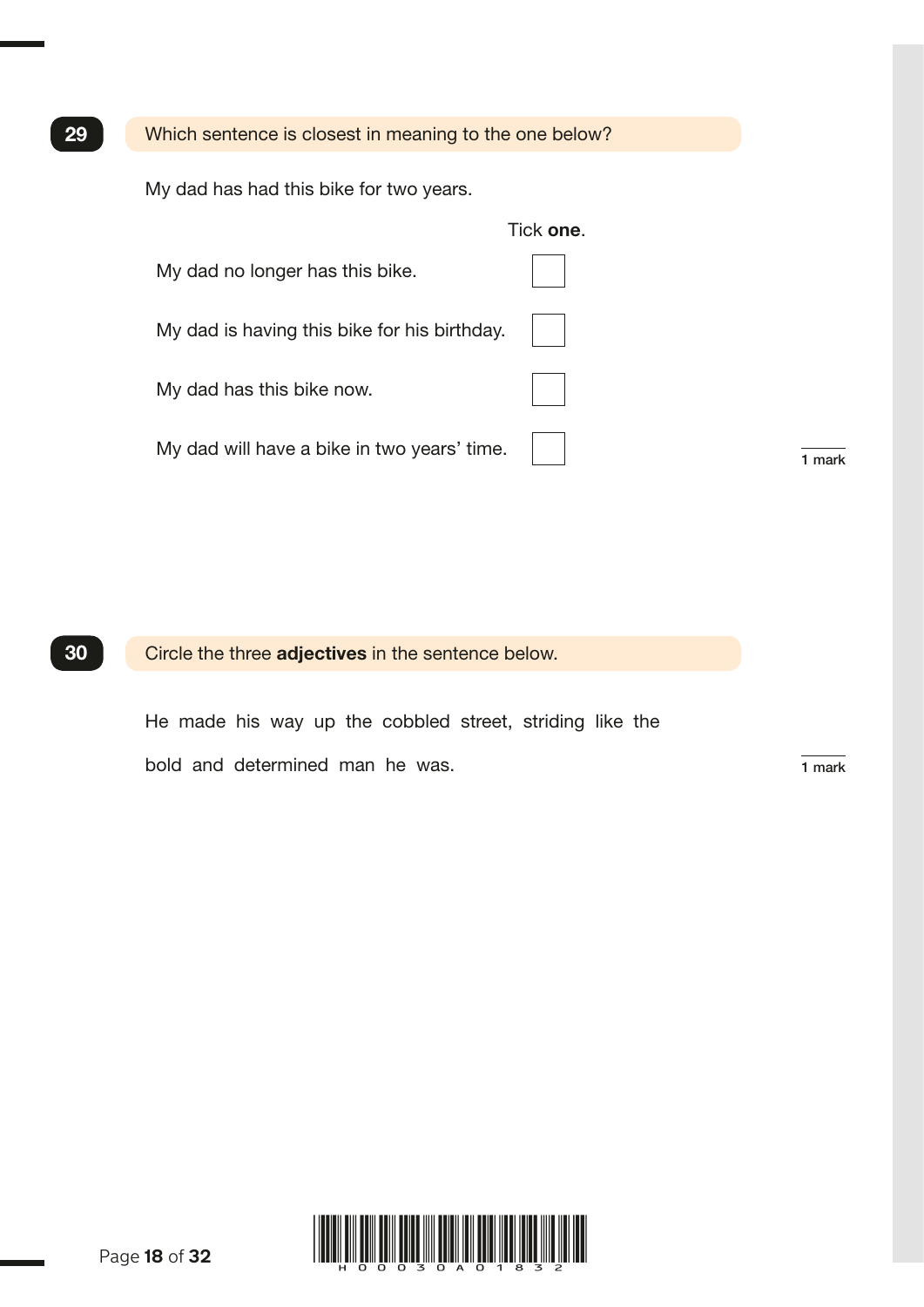| 31 | Which sentence is punctuated correctly?               |
|----|-------------------------------------------------------|
|    | Tick one.                                             |
|    | Our parents always say "work hard and do your best."  |
|    | Our parents always say, "work hard and do your best." |
|    | Our parents always say, "Work hard and do your best." |
|    | Our parents always say "Work hard and do your best."  |





G004347 – 4 October 2018 10:26 AM – Version 3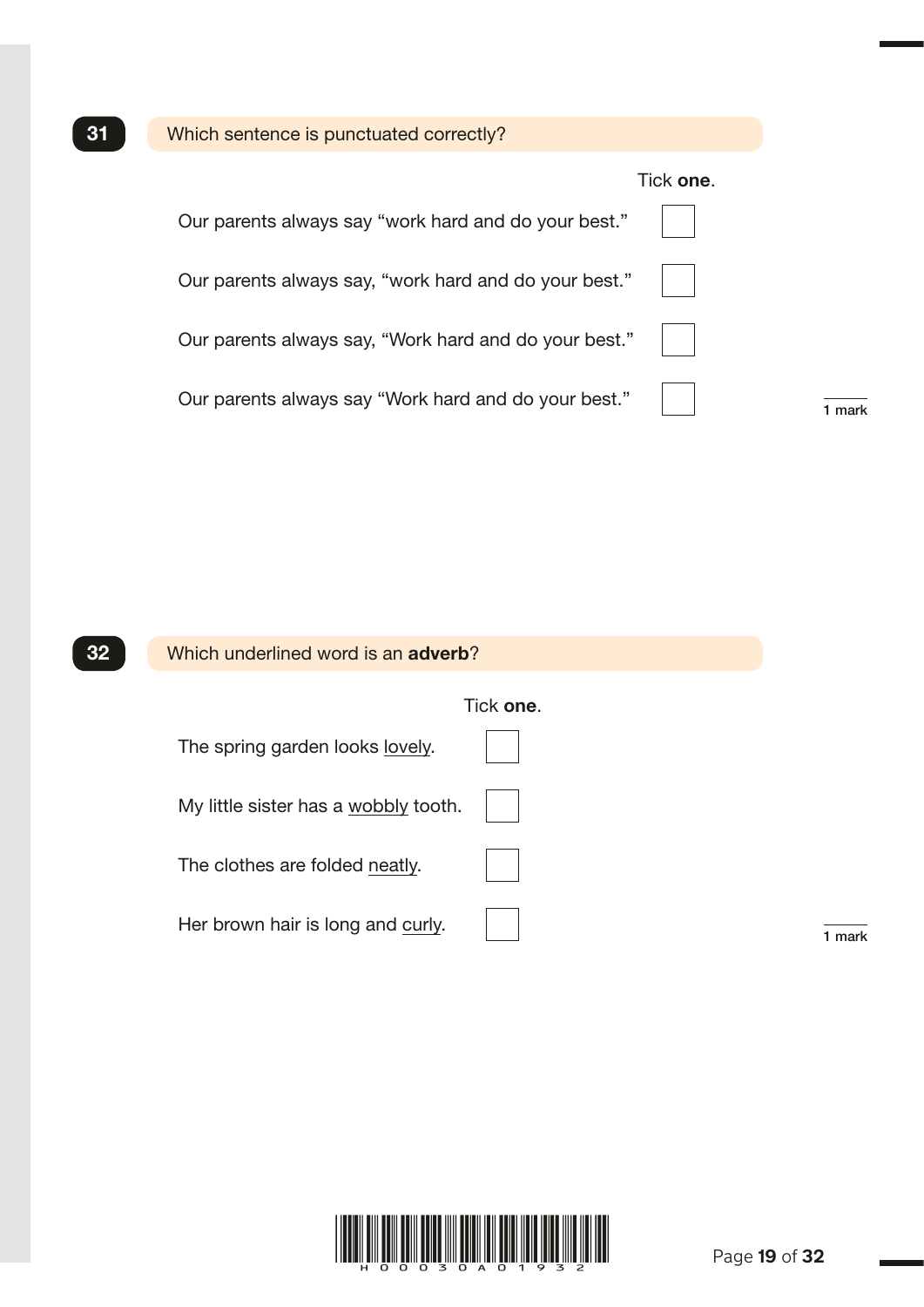You can have an apple or an orange for your snack.

Since it is sunny, you can eat your snack outside.

Although I prefer oranges, apples are easier to eat.

1 mark

Explain how the comma changes the meaning of the second sentence.

- 1. I asked if Jake Thomas and Lily were coming to the barbecue.
- 2. I asked if Jake, Thomas and Lily were coming to the barbecue.

1 mark

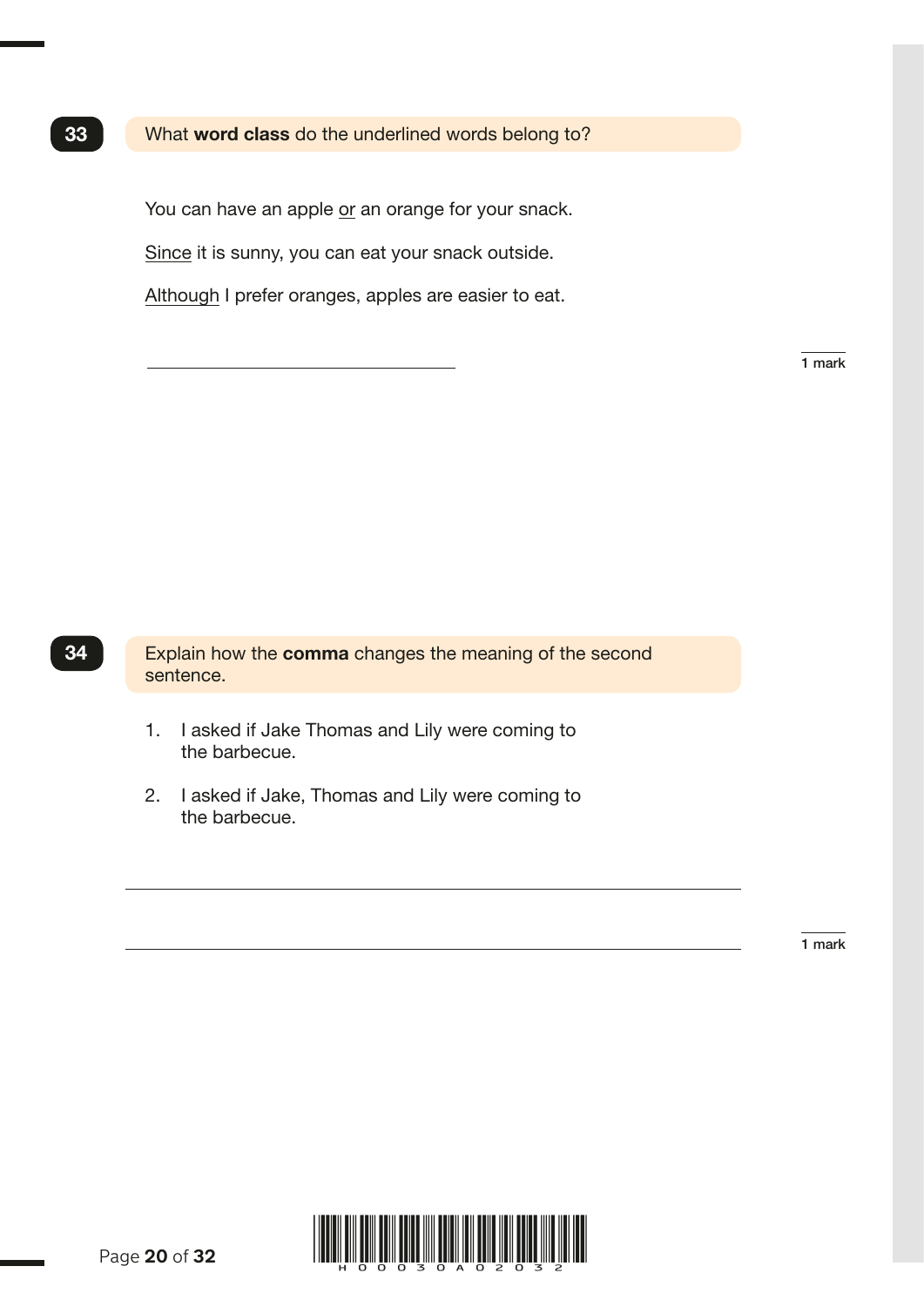## **35** Underline the **adverbial** in the sentence below.

Last week, Ruby went swimming and played football.  $\frac{1}{1 \text{ mark}}$ 

Complete the sentence below with a relative clause. Remember to punctuate your answer correctly.

| His sister, | is learning | mark |
|-------------|-------------|------|
|             |             |      |

to speak Polish.



36

G005702 – 4 October 2018 11:18 AM – Version 1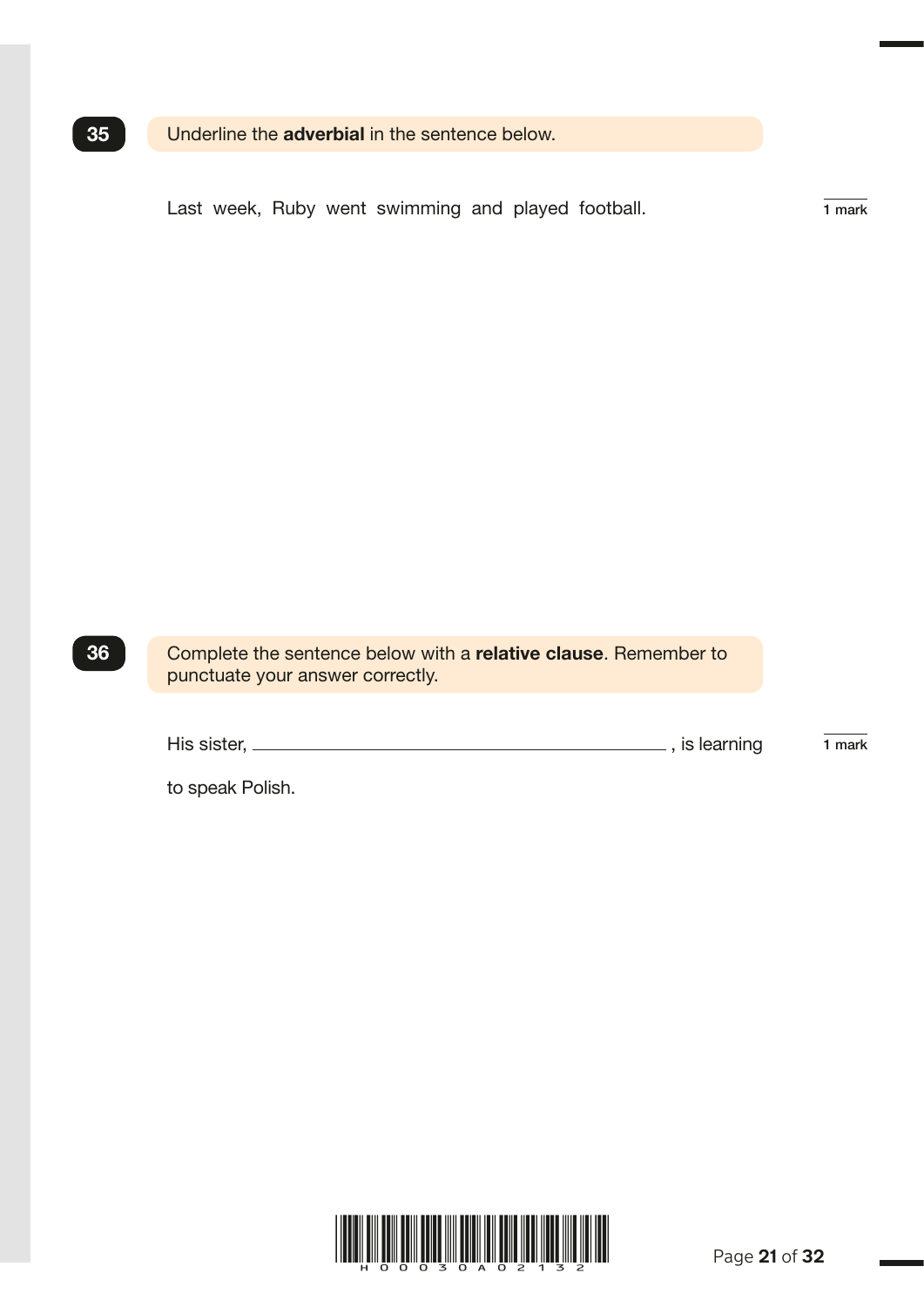**37** How does the **conjunction** change the meaning of the second sentence?

- 1. We listened to the music after we ate our lunch.
- 2. We listened to the music while we ate our lunch.

1 mark

**38** Circle the **modal verb** in the sentence below.

Kate hoped that she would see goats and sheep at the farm.  $\frac{1}{1}$  mark

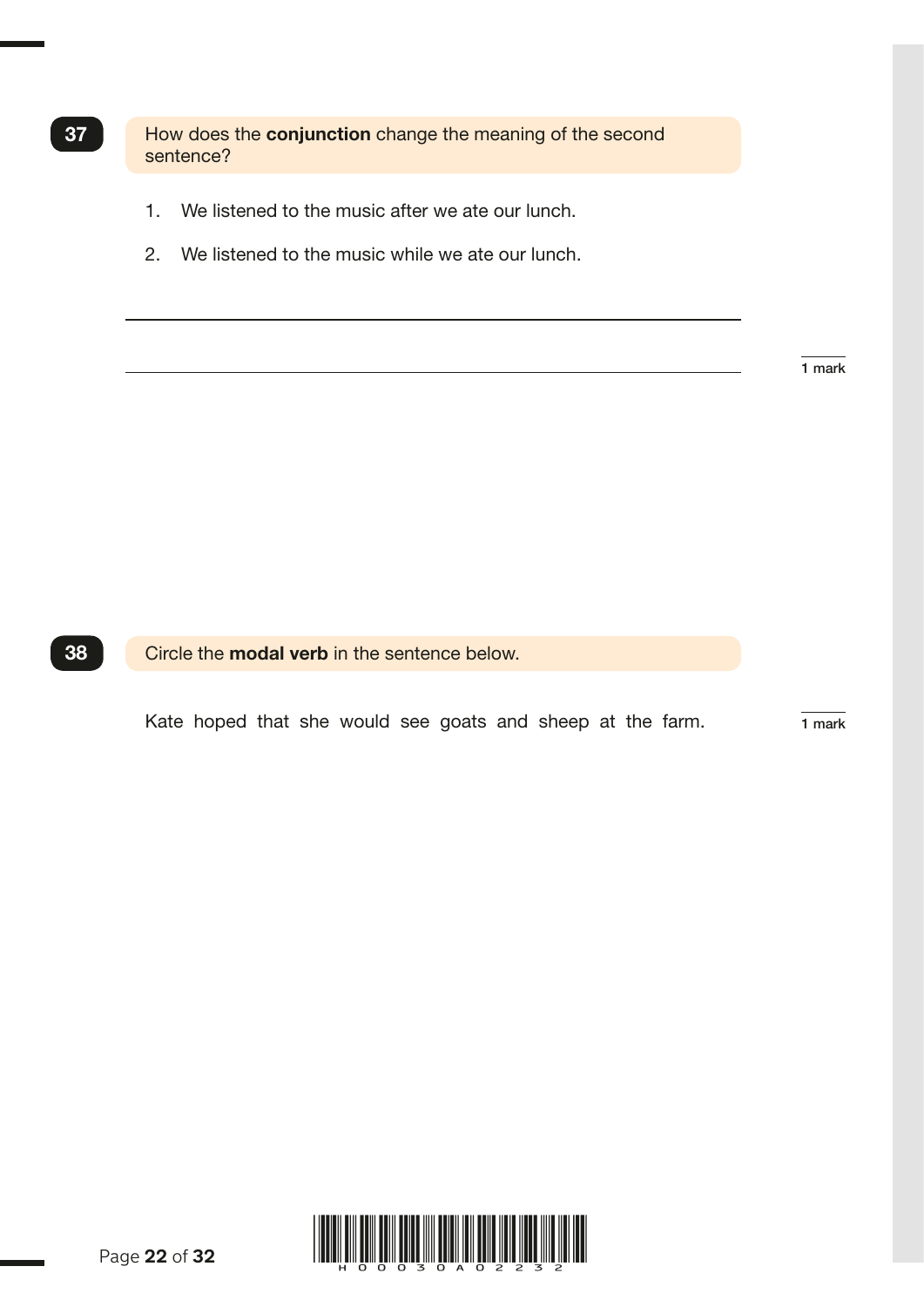| 39 | Rewrite the sentence below in the <b>passive</b> . |
|----|----------------------------------------------------|
|    | Remember to punctuate your answer correctly.       |

The wind damaged the fence.

1 mark

G004520 – 19 November 2018 3:40 PM – Version 3

40 Insert two commas and a semi-colon in the correct places in the passage below.

> Last Wednesday we performed a play at school I invited my parents to come and watch. When I first went on stage I was so nervous that I nearly forgot my lines. The mark is a mark

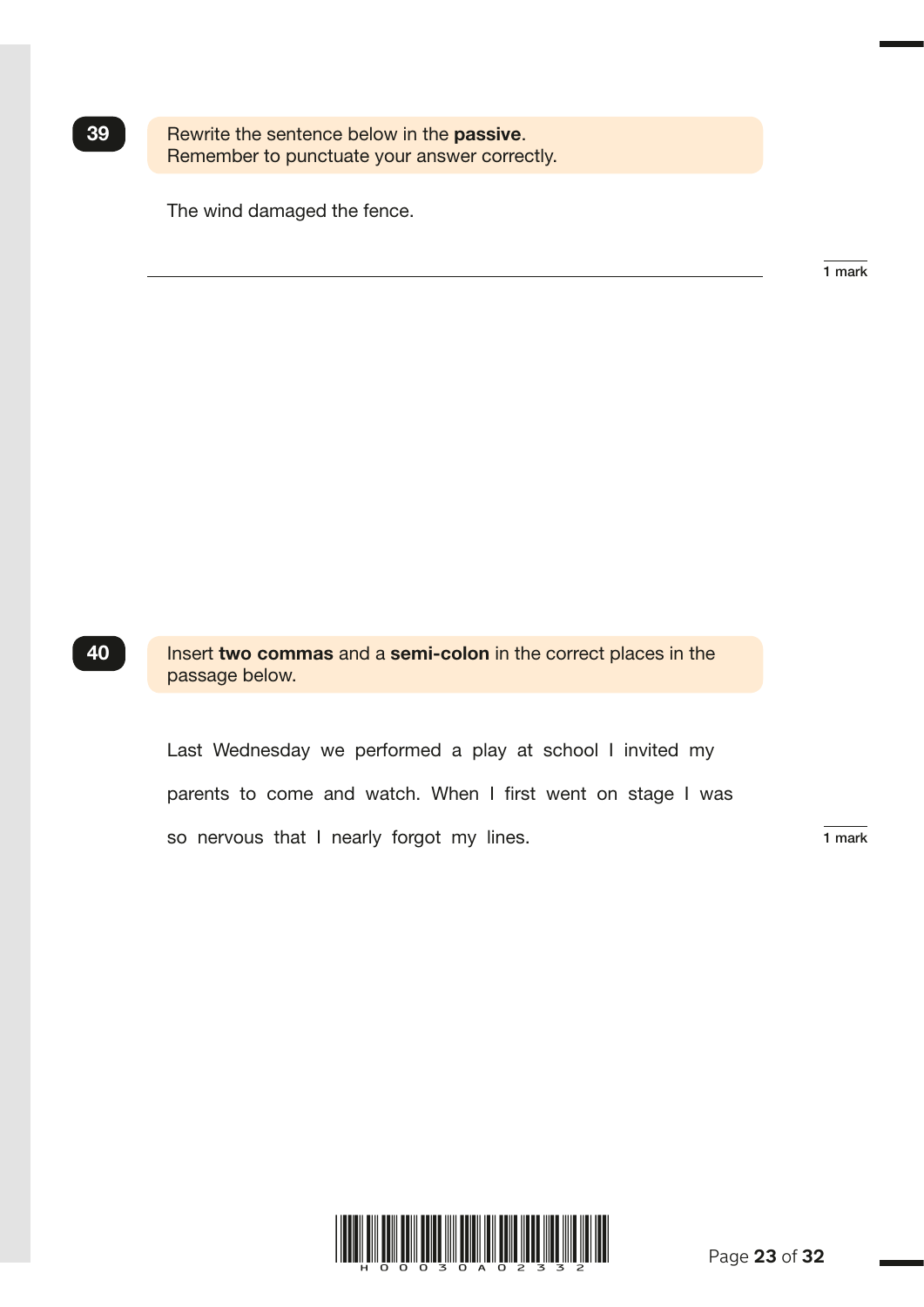## 41 Circle the three nouns in the sentence below.

The fire gave the room a cosy feeling.  $\frac{1}{1 \text{ mark}}$ 

| Which sentence uses the <b>passive</b> ?            |           |
|-----------------------------------------------------|-----------|
|                                                     |           |
| The school proposed building a new playground.      |           |
| The issue was discussed at a council meeting.       |           |
| The council voted in favour of the proposal.        |           |
| They started building the new playground last week. |           |
|                                                     | Tick one. |

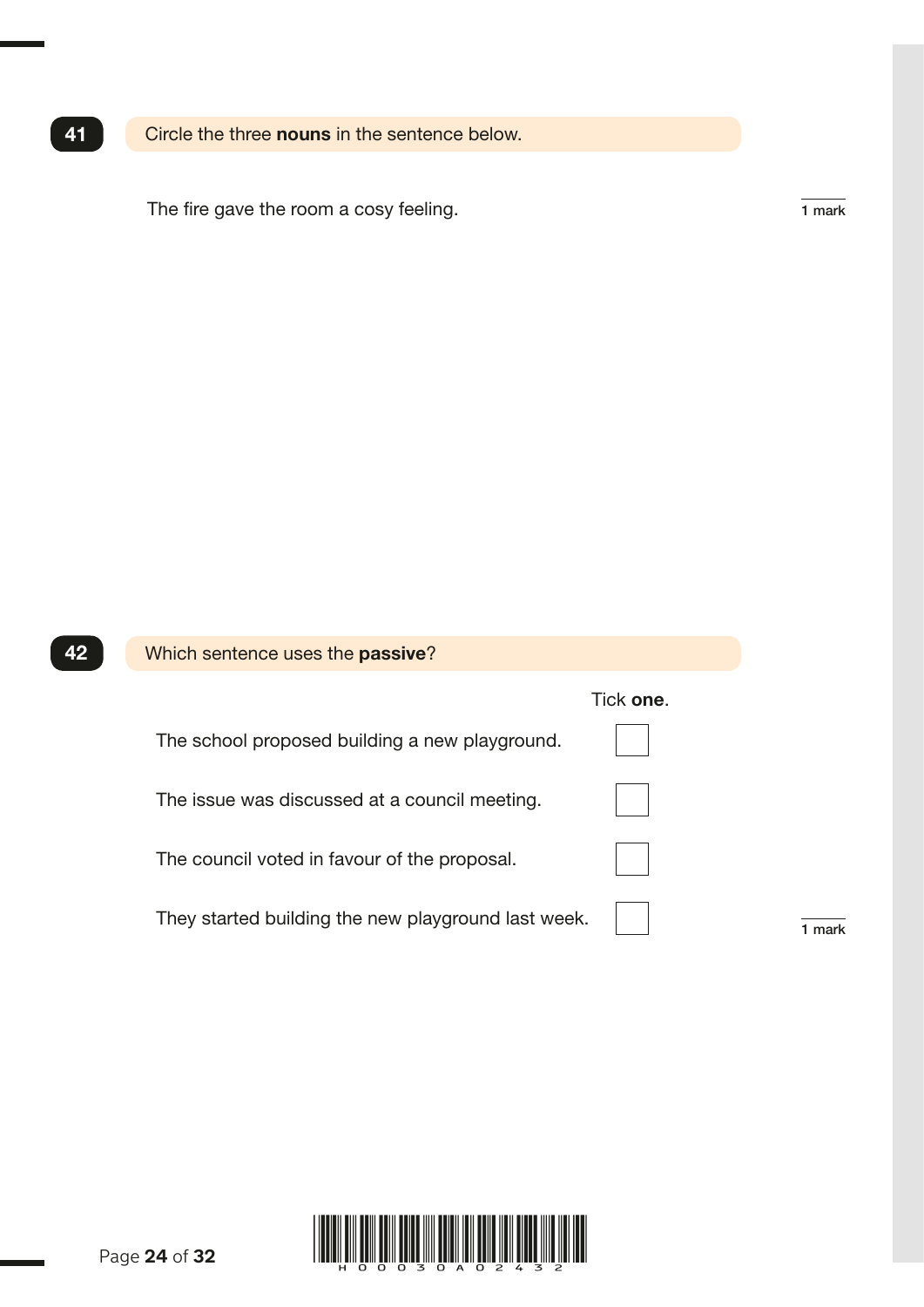## **43** Write the **contracted form** of the underlined words in the box below.

We shall not do that again!

 $\downarrow$ 

1 mark

G004550 – 11 October 2018 3:33 PM – Version 2

| 44 | <b>Complete tl</b> |
|----|--------------------|
|    |                    |

he sentence by writing a word formed from the root word music on each line.

Every member of the Jones family was ,

but only Mr Jones was a professional  $\frac{1}{1}$  mark

HOOD ALAND AND ALAND AT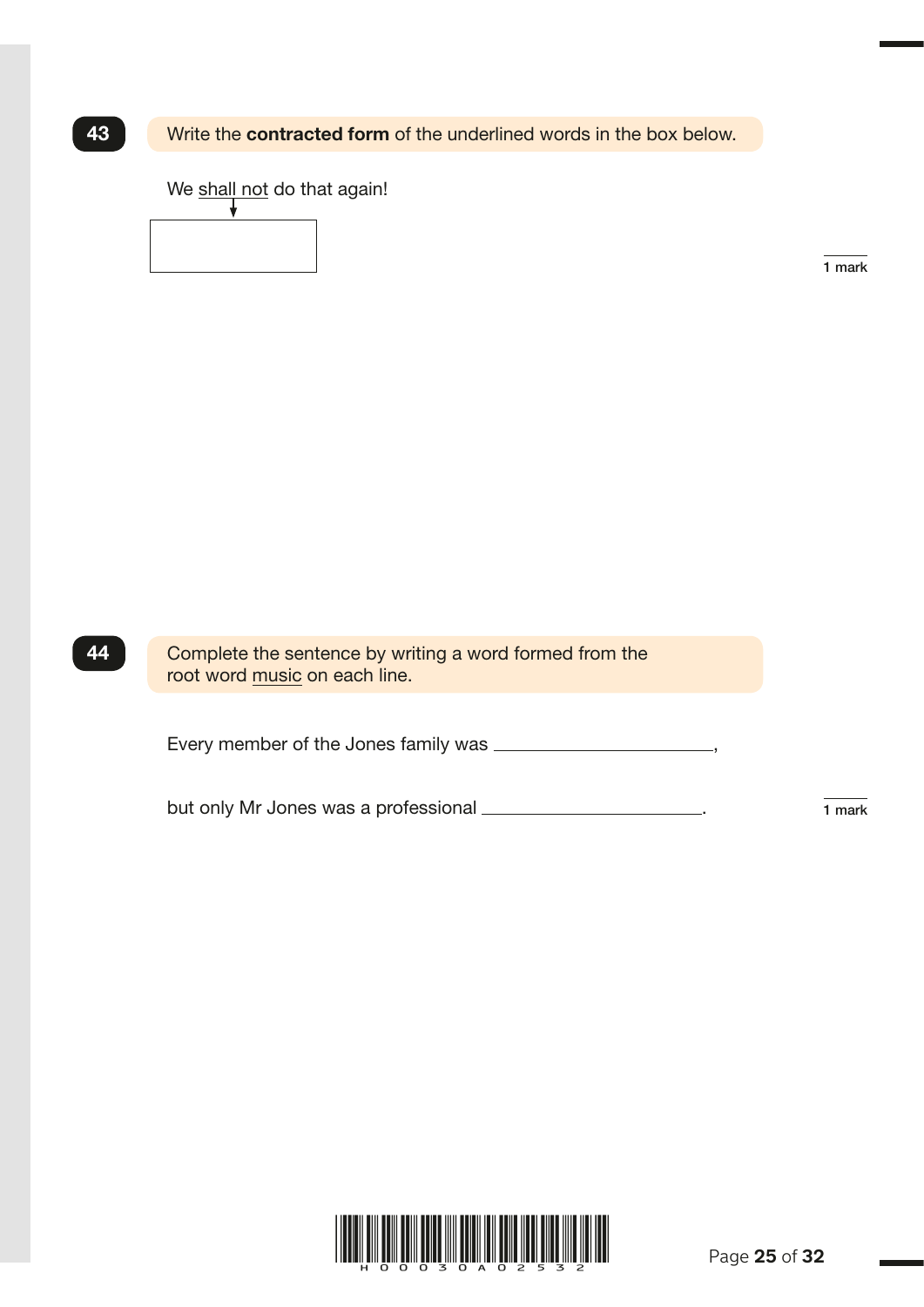45 What is the grammatical term for the underlined words in the sentence below?

The new paintbrushes are in the box.

1 mark



46 Circle each word that should begin with a capital letter in the sentence below.

when we visited the museum in birmingham, gareth arranged

to travel by train with aunt laura.  $\frac{1}{1 \text{ mark}}$ 



Page **26** of **32**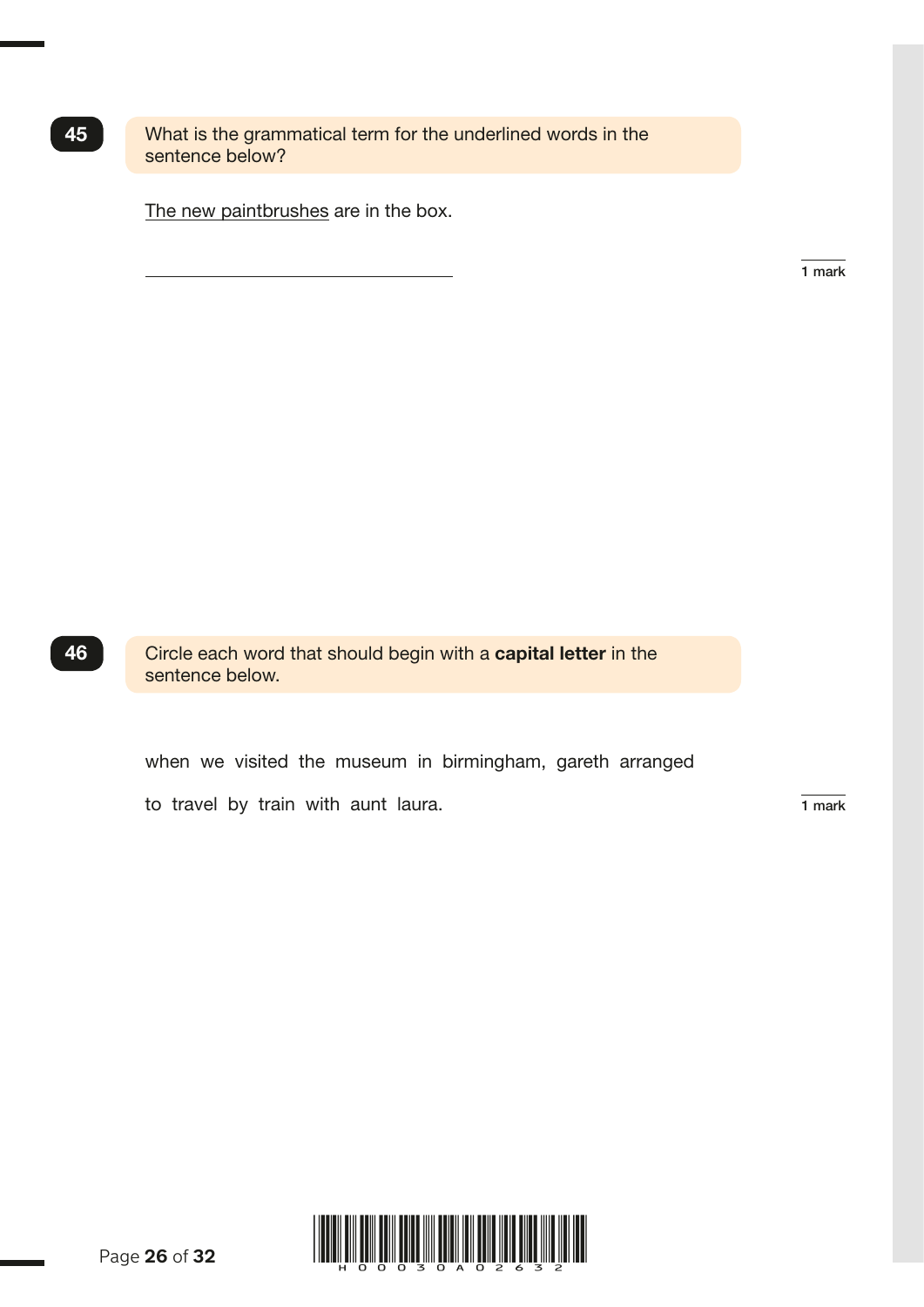## 47 Circle the three determiners in the sentence below.

 William didn't have any cereal in the house, so he went out to buy some cornflakes. 1 mark

G003781 – 11 October 2018 3:35 PM – Version 4

## **48** Insert an **apostrophe** in the correct place in the sentence below.

Pupils coats should be hung on the pegs.  $\frac{1}{1 \text{ mark}}$ 

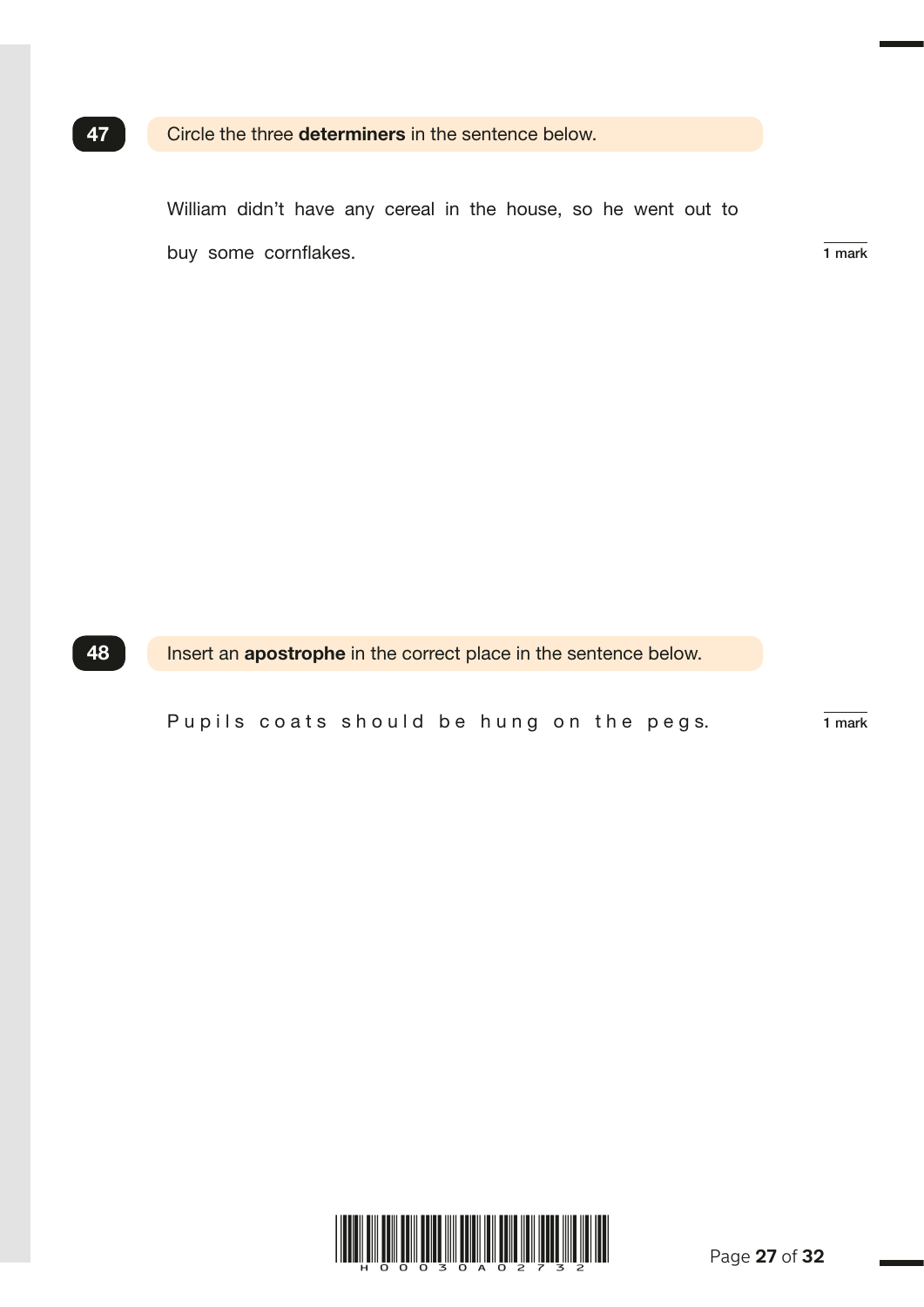### 49 Circle the three prepositions in the sentence below.

After the game, Omar and Alisha walked home with their

grandparents, who lived across the road.  $\frac{1}{1}$  mark

50 Circle the co-ordinating conjunction in the sentence below.

 If you want to enter the competition, you can send your idea by email or by post.  $\overline{1 \text{ mark}}$ 



Page **28** of **32**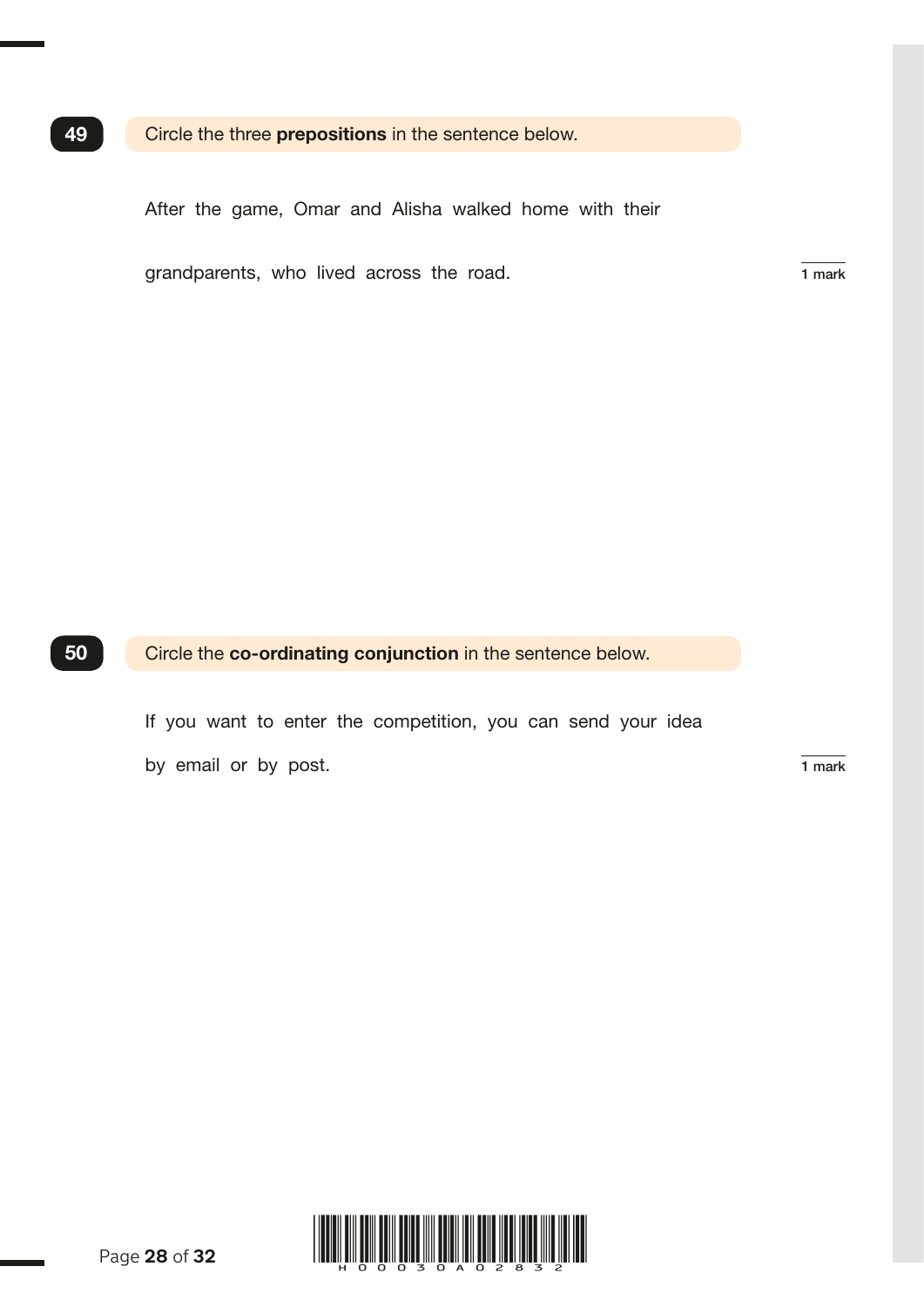## **[END OF TEST]**

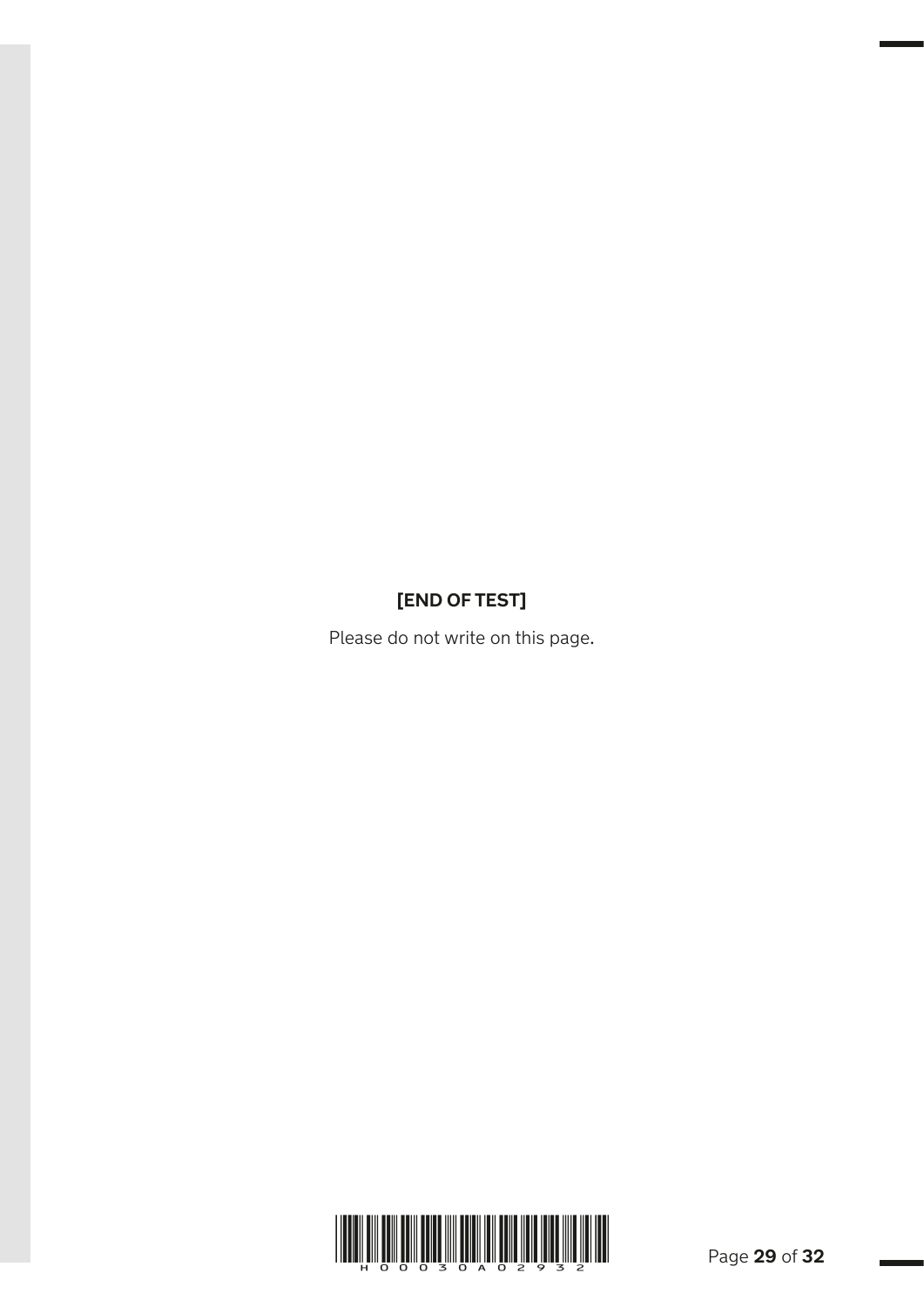## **[BLANK PAGE]**

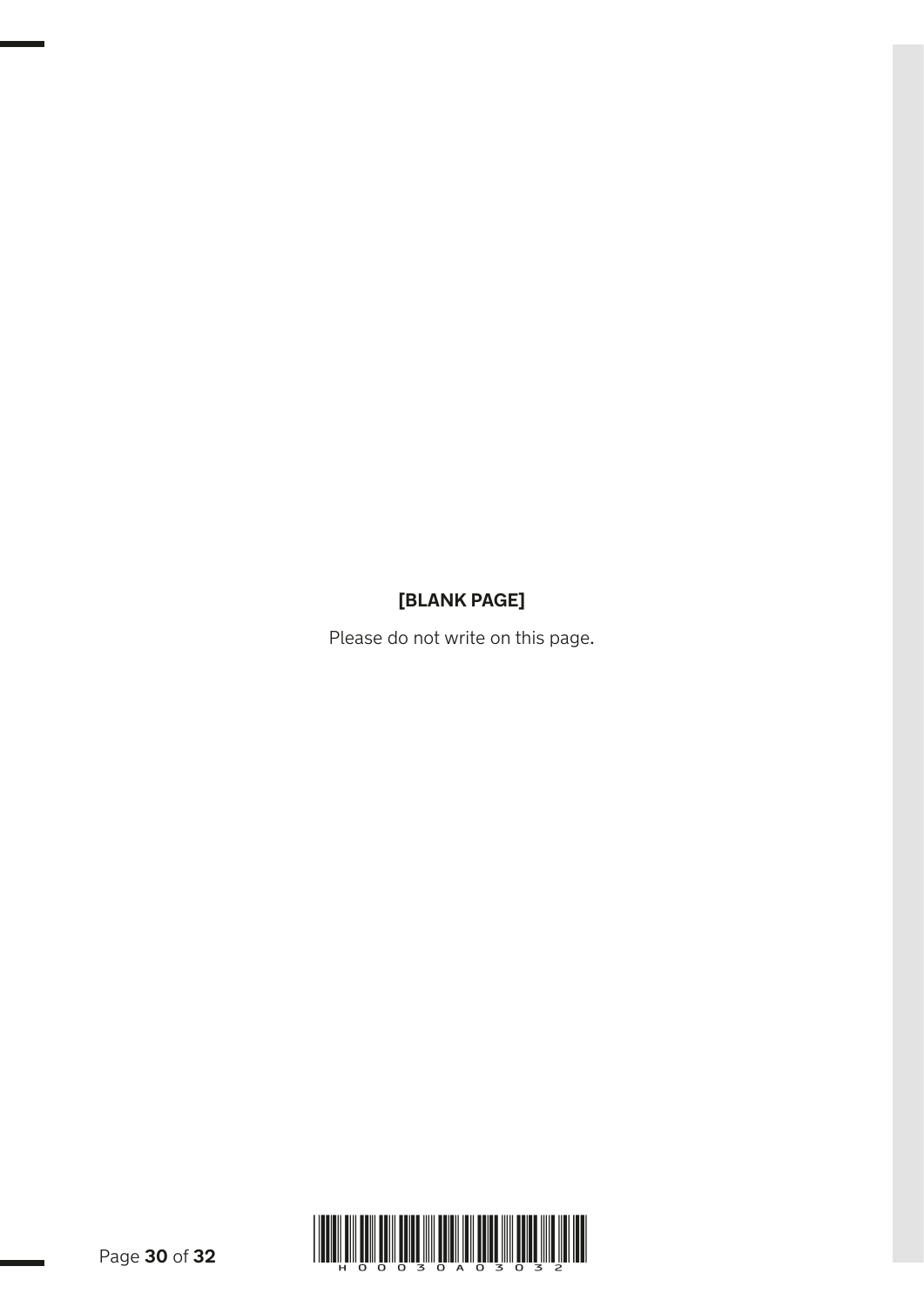## **[BLANK PAGE]**